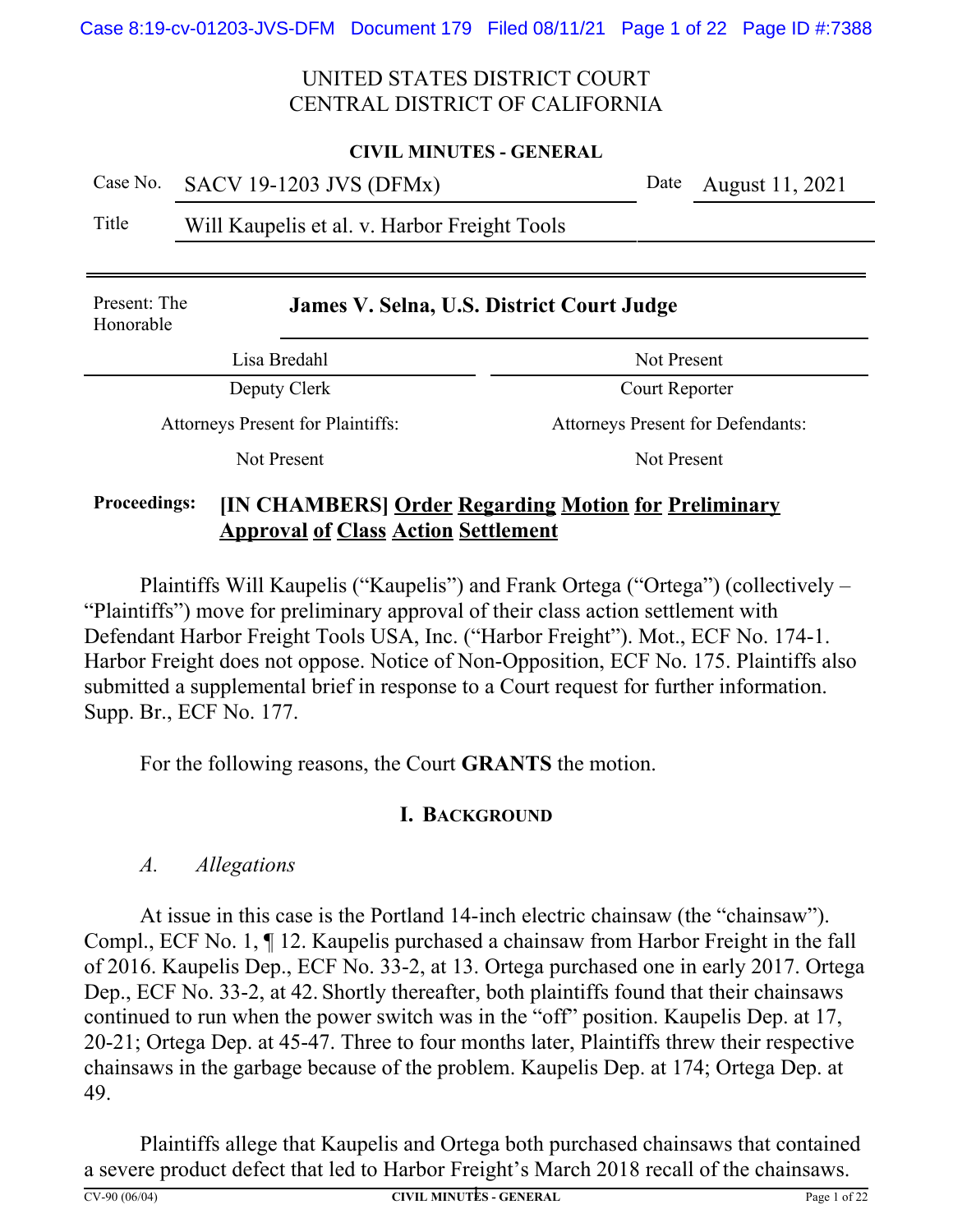#### **CIVIL MINUTES - GENERAL**

|       | Case No. SACV 19-1203 JVS (DFMx)             | Date August $11, 2021$ |
|-------|----------------------------------------------|------------------------|
| Title | Will Kaupelis et al. v. Harbor Freight Tools |                        |

Compl. ¶ 1. The key defect alleged for the chainsaws is the existence of a single pole internal power switch that was prone to becoming fused in the "on" position. Response to Interrogatory No. 11, ECF No. 33-2, at 88. Since June 2015, Harbor Freight had sold approximately 440,710 chainsaws across the country. Weir Decl., ECF No. 33-2, at 366. The chainsaws were sold for \$49.99 each. Tomlin Decl., ECF No. 73-2, at 318 ¶ 50. Until late 2020, 6.6% of customers participated in a recall. Mohorovic Decl., ECF No. 73-2, at 405 ¶ 51 n.61.

On June 17, 2019, Plaintiffs filed their complaint in the instant suit. Compl. Plaintiffs raise claims for (1) violation of California's Consumers Legal Remedies Act ("CLRA"), Civil Code §§ 1750, et seq.; (2) violation of California's Unfair Competition Law, Business and Professions Code §§ 17200-17210; (3) fraud by omission; (4) unjust enrichment; (5) breach of implied warranty under the Song-Beverly Act, California Civil Code 1790 et seq. and California Commercial Code § 2314; and (6) violations of the Magnuson-Moss Warranty Act, 15 U.S.C. §§ 2301, et seq. Id. 12.

The Court has previously granted class certification for the following two classes:

*California Class***:** All persons in California who purchased a Portland 14" electric chainsaw for personal, family, or household use from June 17, 2013 through May 13, 2018.

*Multi-State Implied Warranty Class***:** All persons who purchased a Portland 14" electric chainsaw for personal, family, or household use:

(1) in Alaska, Arkansas, California, Delaware, District of Columbia, Hawaii, Indiana, Kansas, Michigan, Minnesota, Montana, Nevada, New Hampshire, New Jersey, North Dakota, Oklahoma, Oregon, Pennsylvania, Rhode Island, South Carolina, South Dakota, Texas, Utah, Virginia, or Wyoming on or after June 17, 2015 through May 13, 2018; or

(2) in Colorado or Massachusetts on or after June 17, 2016 through May 13, 2018.

Class Cert. Order, ECF No. 136, at 24.

*B. Summary of the Settlement*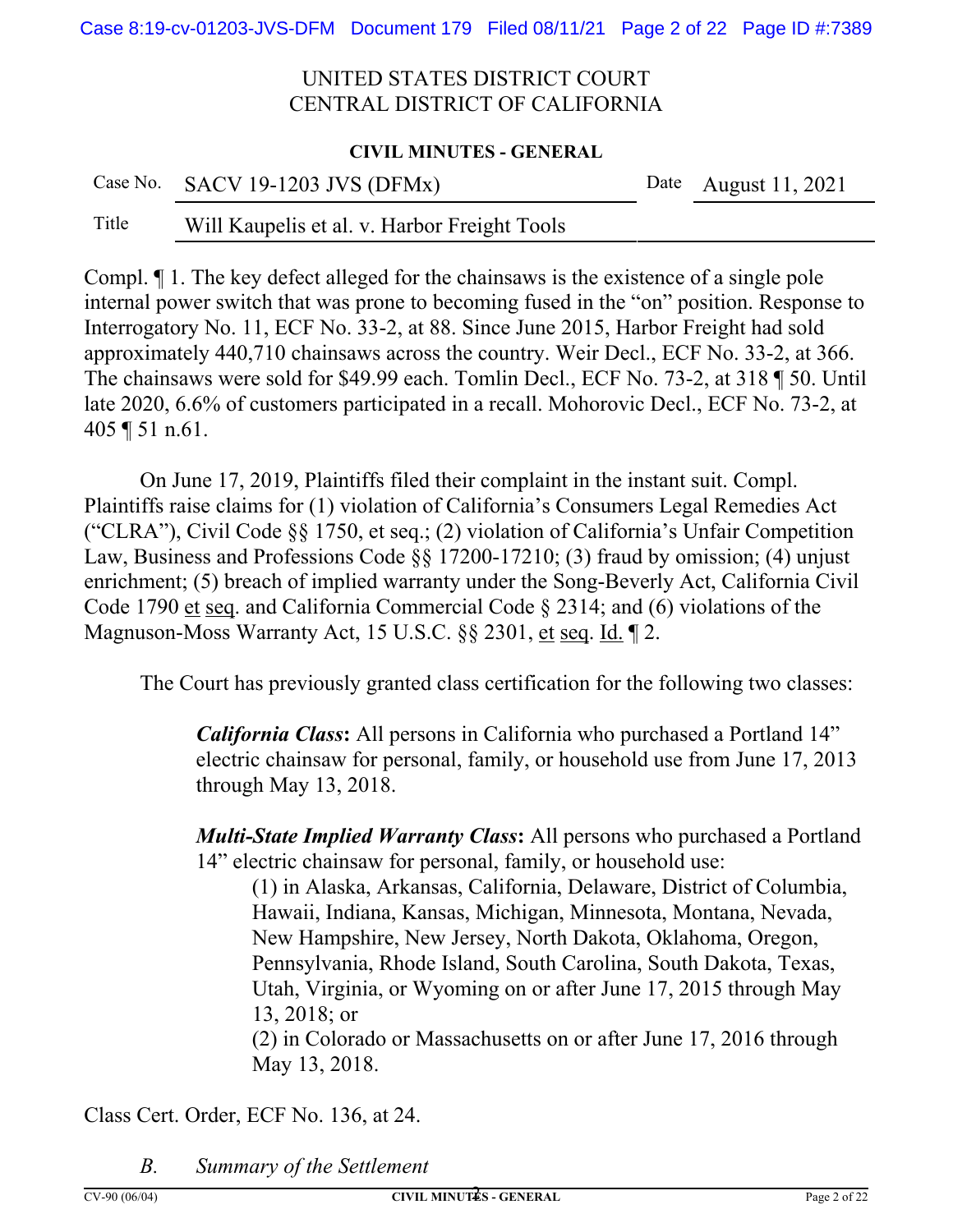#### **CIVIL MINUTES - GENERAL**

|       | Case No. $SACV$ 19-1203 JVS (DFMx)           | Date August 11, 2021 |
|-------|----------------------------------------------|----------------------|
| Title | Will Kaupelis et al. v. Harbor Freight Tools |                      |

*1. The Settlement Class*

The Settlement Class is defined as:

"all people who have purchased a Class Product during the Class Period. Excluded from the Class are: (a) anyone who has participated in the Chainsaw Recall prior to the date of the Preliminary Approval Order; (b) Defendant and its employees, principals, officers, directors, agents, affiliated entities, legal representatives, successors and assigns; (c) the judges to whom the Action has been or is assigned and any members of their immediate families; and, (d) all persons who have filed a timely Request for Exclusion from the Class."

Settlement Agreement, ECF No. 174-2, Ex. A, ¶ 8. The Class Products are defined as "any 14" Electric Chainsaws sold under the Portland, One Stop Gardens, or Chicago Electric brands, and with SKU No. 67255 or 61592." Id. ¶ 14. The Class Period is defined as the period from March 11, 2011, "up to and including the date this Agreement is fully executed." Id. ¶ 13. The date of the last signatures added to the Settlement Agreement is July 7, 2021.<sup>1</sup> See generally id. The Settlement Class consists of approximately 800,000 individuals. Mot. at 4.

## *2. Settlement Amount*

Under the terms of the Settlement, Harbor Freight will offer the following remedies to individuals who have not already engaged in Harbor Freight's recall of the Class Products. First, Settlement Class Members who still have their chainsaws are entitled to returning their Class Product to a Harbor Freight store in exchange for \$50 cash, a replacement chainsaw valued at approximately \$50, or a \$50 Harbor Freight gift card. Settlement Agreement ¶ 46. The \$50 cash and the \$50 Harbor Freight gift card are

<sup>&</sup>lt;sup>1</sup> Plaintiffs describe the Class as "[a]ll consumers in the Unites States from 2009-present who purchased Harbor Freight Tools chainsaws bearing SKU numbers 67255 or 61592 and who have not participated in Harbor Freight's Chainsaw Recall." Mot. at 4. The Court does not see where the 2009 date comes from, given that the Class Period is defined as starting on March 11, 2011. Settlement Agreement ¶ 13. Moreover, the date of execution is July 7, 2021, and not the date of the issuance of this Order. See, e.g., Proposed Order Approving Preliminary Approval, ECF No. 174-2, Ex. B, 1.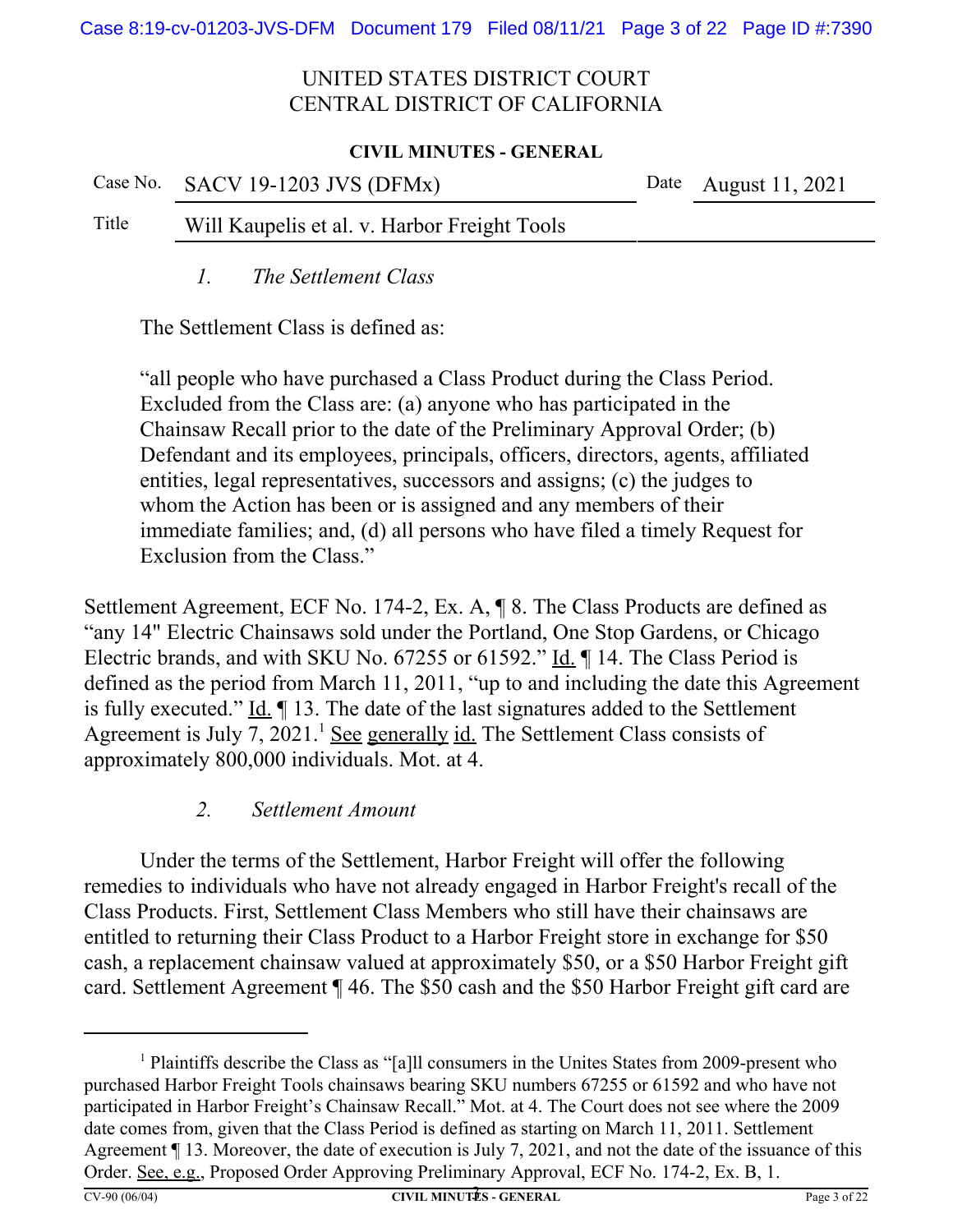#### **CIVIL MINUTES - GENERAL**

|       | Case No. SACV 19-1203 JVS (DFMx)             | Date August 11, 2021 |
|-------|----------------------------------------------|----------------------|
| Title | Will Kaupelis et al. v. Harbor Freight Tools |                      |

only available options during the "Claims Period." Id. ¶ 46. The term "Claims Period" is undefined in the Settlement Agreement. Id. But the Parties "construe the term to be the 45-day period from the 'Notice Date' to the 'Claims Deadline.'" Supp. Br. at 1.

Second, a different form of relief is available to Settlement Class Members who no longer possess their Class Products but who have either a proof of purchase or a proof of destruction and Settlement Class Members who are unable to return their Class Product to a Harbor Freight store and have proof of destruction. Id. ¶ 47. These Settlement Class Members may receive either a gift card for \$50 or a check for \$50. Id. To obtain this relief, the Settlement Class members must complete an online application that "(1) identifies the date and description of disposal or destruction of the Class Product; (ii) [sic] declares that the Class Member has not participated in the Chainsaw Recall either before or after the date of the Preliminary Approval Order, [sic] and (iii) [sic] provides the Proof of Purchase or Proof of Destruction." Id.

Third, Settlement Class Members who do not have their Class Product, a Proof of Purchase, or a Proof of Destruction may elect to receive either a gift card valued at \$25 or receive a check for \$10. Id. ¶ 48. To receive one of these remedies, Settlement Class Members will have to complete an online application that "(1) states the date and store location that [sic] the Class Product was purchased; (ii) [sic] declares that the Class Member has not participated in the Chainsaw Recall either before or after the date of the Preliminary Approval Order, [sic] and (iii) [sic] identifies the date and description of disposal of the Class Product." Id.

All gift cards given to Settlement Class Members will have no expiration date, be freely transferable, be redeemable at any Harbor Freight store, and be redeemable for all Harbor Freight products. Id. ¶ 49.

## *3. Attorneys' Fees and Costs*

Class Counsel have agreed not to seek attorney's fees and costs no greater than \$665,000. Id. ¶ 61.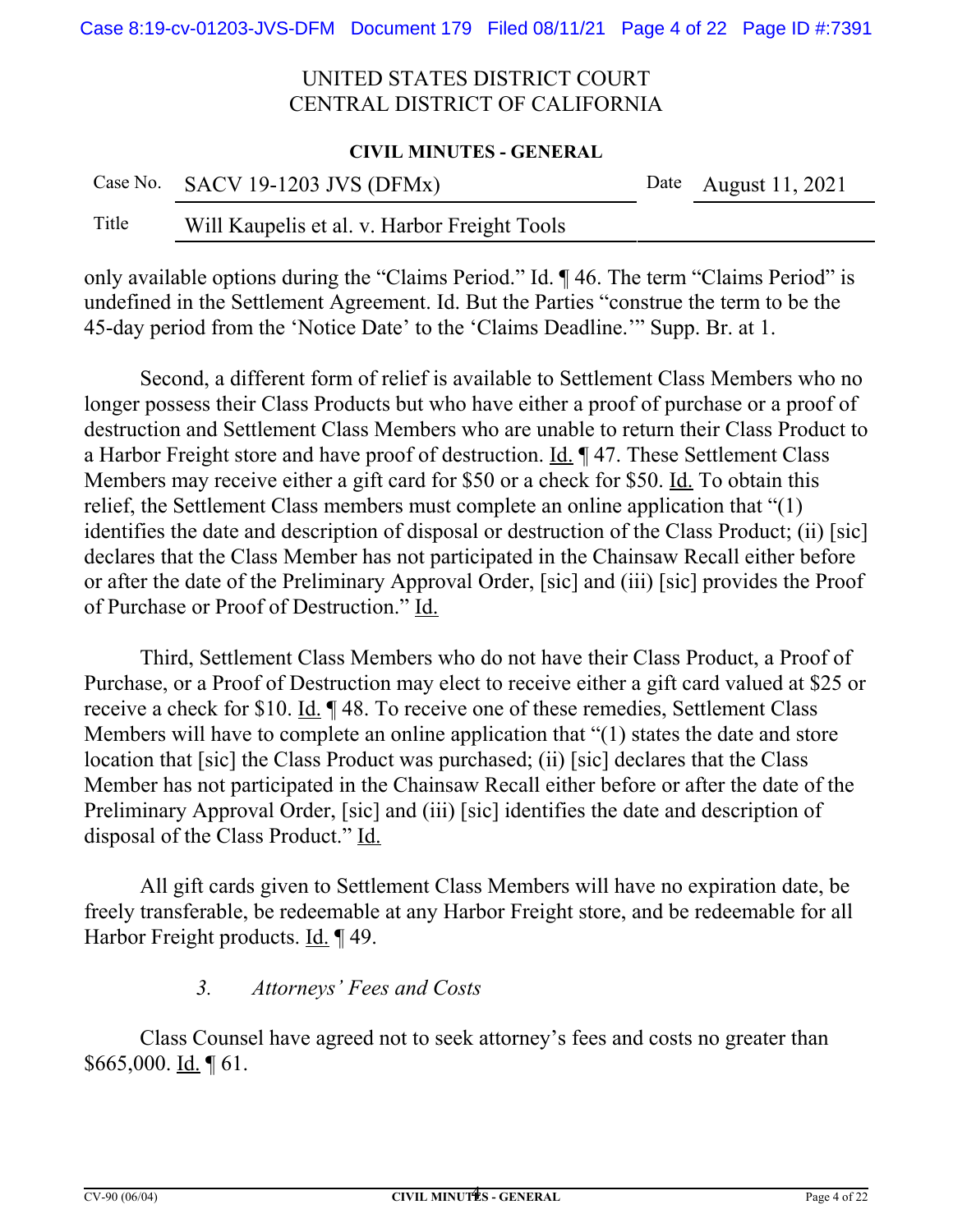#### **CIVIL MINUTES - GENERAL**

|       | Case No. SACV 19-1203 JVS (DFMx)             | Date August 11, 2021 |
|-------|----------------------------------------------|----------------------|
| Title | Will Kaupelis et al. v. Harbor Freight Tools |                      |

*4. Administrative Expenses and Service Awards*

Harbor Freight has agreed to separately pay for all Administrative Expenses, including sending a notice of the Settlement by first-class mail. Id. ¶ 52. Harbor Freight will also not oppose an application for an incentive award of \$3,000 each for Kaupelis and Ortega. Id. 1 60.

## *5. Release*

On final approval of the Settlement Agreement, "the Releasing Parties shall be deemed to have, and by operation of the Final Order and Final Judgment shall have, fully, finally and forever released, relinquished, and discharged all Released Claims, each Releasing Party shall be deemed as of the Effective Date of have expressly, knowingly, and voluntarily waived any and all provisions, rights, benefits conferred by Section 1542 of the California Civil Code, and any statute, rule and legal doctrine similar, comparable, or equivalent to Section 1542 . . .." Settlement Agreement ¶ 64.

The "Releasing Parties" are "Plaintiffs and all Class Members, and any person claiming by or through each Class Member, including but not limited to spouses, children, wards, heirs, devisees, invitees, employees, associates, co-owners, attorneys, agents, administrators, predecessors, successors, assignees, representatives of any kind, shareholders, partners, directors, or affiliates." Id. ¶ 33. The "Released Claims" are "any and all claims, causes of action, demands, debts, suits, liabilities, obligations, damages, entitlements, losses, actions, rights of action and remedies of any kind, nature and description, whether known or unknown, asserted or unasserted, foreseen or unforeseen, regardless of any legal or equitable theory, existing now or arising in the future, by Plaintiffs and any and all Class Members (including their successors, heirs, assigns and representatives) which in any way relate to the failure or propensity for failure of the power switch in Class Products . . .." Id. ¶ 31.

## *6. Notice*

The Parties have selected RG2 Claims Administration, LLC ("RG2") to be the Settlement Administrator. Settlement Agreement ¶ 52. There is no information provided in the Settlement Agreement itself about the means of providing notice to the Settlement Class Members about the Settlement Agreement. See generally Settlement Agreement. In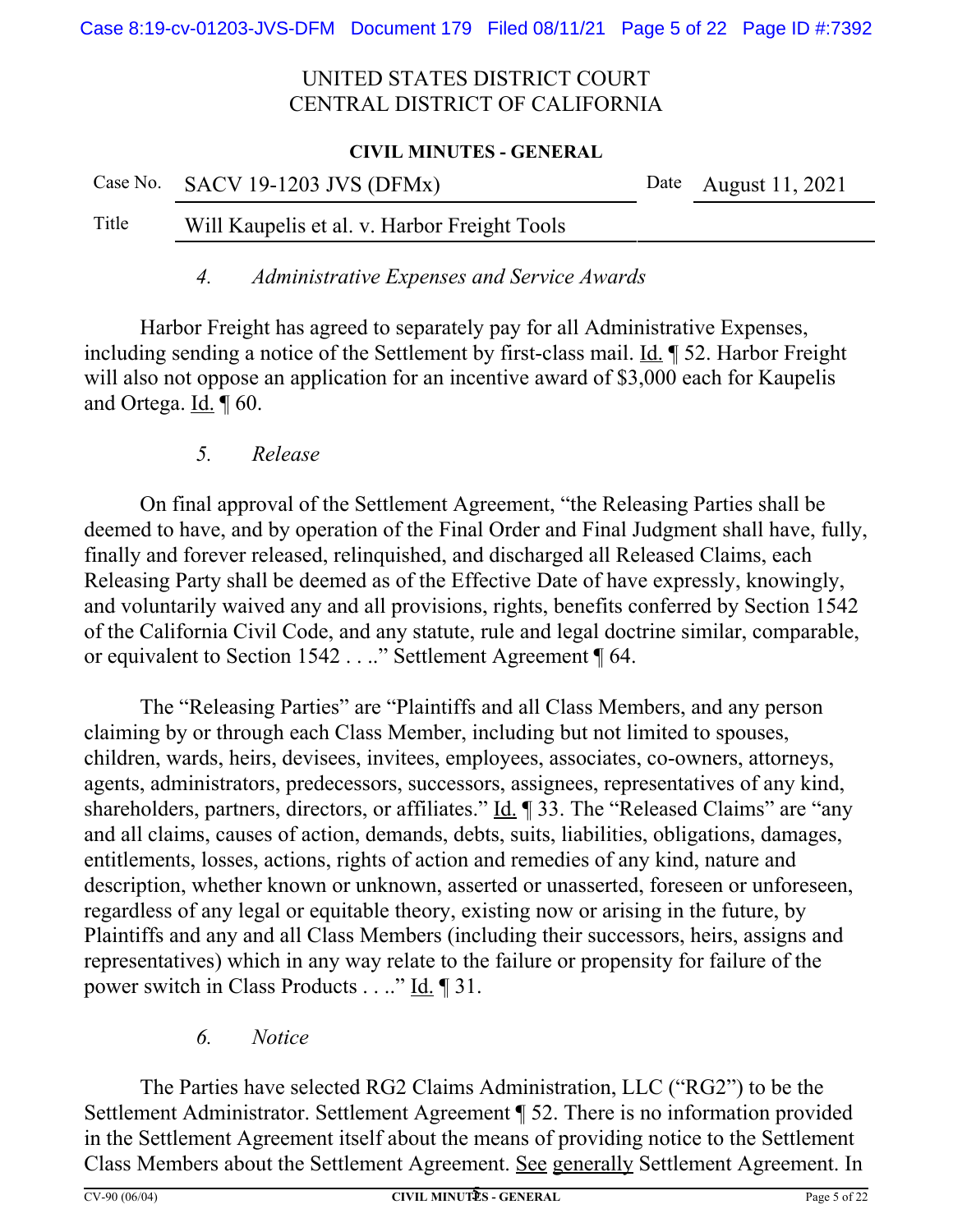#### **CIVIL MINUTES - GENERAL**

|       | Case No. SACV 19-1203 JVS (DFMx)             | Date August 11, 2021 |
|-------|----------------------------------------------|----------------------|
| Title | Will Kaupelis et al. v. Harbor Freight Tools |                      |

the motion, Plaintiffs state that RG2 will direct notice to be provided by email "to every Class member that Defendant can identify in its records," with follow-up physical mail sent to any Class Member whose email address results in a "bounced email."<sup>2</sup> Mot. at 5. This will be done by having Harbor Freight provide RG2 with a list of all potential Settlement Class Members' email and physical addresses in RG2's records. Id. Harbor Freight estimates that it has the email addresses for about 350,000 Settlement Class Members and the physical mailing address for about 20,000 Settlement Class Members. Wickersham Decl.  $\P$  16. There will also be "an internet notice campaign and publication." Mot. at 5. RG2 will disseminate notice no later than 30 days after this Court grants the motion for preliminary approval. Id. This means of providing notice is estimated to reach 80% of the Settlement Class. Wickersham Decl.  $\P$  6. RG2 will create a website,<sup>3</sup> where Settlement Class Members will be able to find the Long Form Notice, submit a claim, review key filings (including all briefing related to approval of the Settlement Agreement), and review certain frequently asked questions. Mot. at 6.

The Long-Form Notice of the Settlement Agreement purports to include such information as a summary of the claims asserted, with an associated link to the Settlement Website where the Complaint will be posted, the definition of the Settlement Class, the possible benefits that Settlement Class Members may receive, how Settlement Class Members can file claims for payment, how Settlement Class Members can object to the Settlement Agreement,<sup>4</sup> how Settlement Class Members can request exclusion from the Settlement Agreement, that the Settlement Agreement will be binding on Settlement Class Members who do not request exclusion, that Settlement Class Members can hire their own lawyers, and information about the attorney's fees and costs that can be

 $2^2$  The Court notes that RG2's representative states that the Settlement Class includes all individuals who purchased the Class Products between March 11, 2011, and February 6, 2018, who have not participated in the recall of the Class Products. Wickersham Decl., ECF No. 174-3, ¶ 10. The Court notes that under the terms of the Settlement Agreement the last date on which the Settlement Class Members could purchase the Class Products is the date of preliminary approval of the Settlement Agreement. Settlement Agreement ¶ 8.

<sup>&</sup>lt;sup>3</sup> This website will be at www.chainsawsettlement.com.

<sup>&</sup>lt;sup>4</sup> The Court notes that the Long Form Notice does not provide an accurate description of the steps that a Settlement Class Member must take to object to the Settlement Agreement. This issue is addressed in the next subsection. See infra Section I.B.7.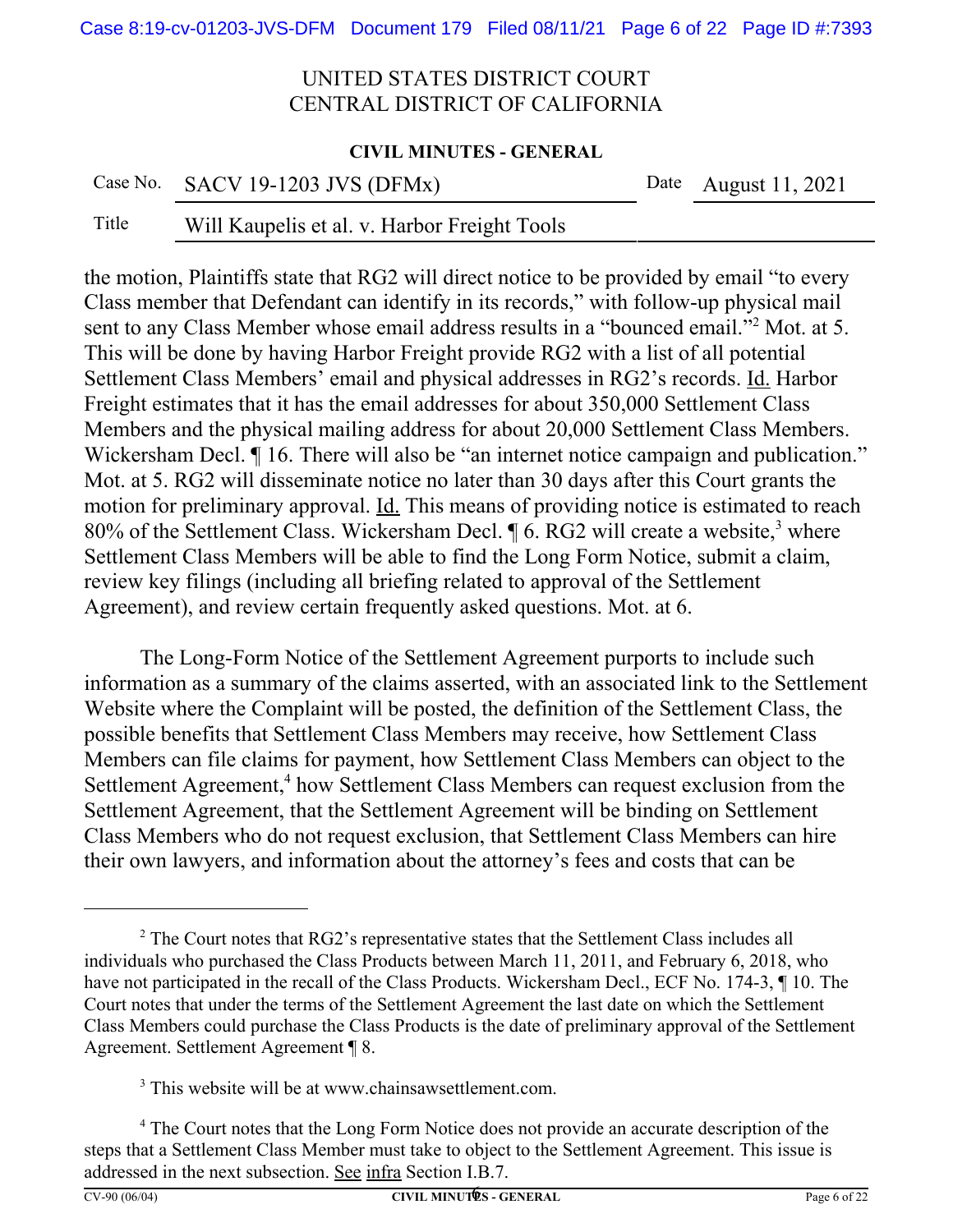#### **CIVIL MINUTES - GENERAL**

|       | Case No. SACV 19-1203 JVS (DFMx)             | Date August 11, 2021 |
|-------|----------------------------------------------|----------------------|
| Title | Will Kaupelis et al. v. Harbor Freight Tools |                      |

claimed. See Long-Form Notice, ECF No. 174-2, Ex. 1, Ex. D.

Finally, RG2 will create a toll-free number that Settlement Class Members can call to seek additional information about the Settlement Agreement. Wickersham Decl. *¶* 27.

*7. Opt-Out and Objection Process*

Settlement Class Members will be able to opt-out of the Settlement Agreement by submitting a signed, written request to RG2 postdated by the Opt-Out Date, a date that the Parties have not specified. Settlement Agreement ¶ 86; see also Mot. (not listing an opt-out date). Any Settlement Class Member who wishes to object to the Settlement Agreement will similarly have to submit a written statement to the Court "through the Court's Case Management/Electronic Case Filing system or through any other method in which the Court will accept objections," to RG2, to Class Counsel, and to Harbor Freight's counsel. Settlement Agreement ¶ 90. This must be done before the objection deadline, which the Parties do not specify. <u>Id.; see also</u> Mot. (not listing an objection deadline).

The written notice of the objection must include: 1) the objector's full name, address, and telephone number; 2) "a statement, sworn under penalty of perjury, attesting to the fact that (i) "the objector purchased one or more of the Class Products during the Class Period, (ii) describing the model Class Product . . ., and (iii) the date and location of purchase;" 3) a written statement of the grounds for objection "accompanied by any legal support for such objection;" 4) "copies of any papers, briefs, or other documents upon which the objection is based and pertinent to the objection;" 5) the name, address, and telephone number of any lawyer representing the objector; and 6) "a list of all other objections submitted by the objector, or the objector's counsel, to any class action settlements submitted in any court in the United States in the previous five (5) years, including the full case name, the jurisdiction in which it was filed and the docket number." Settlement Agreement ¶ 92. "If the Class Member or his, her, their or its counsel has not objected to any other class action settlement in the United States in the previous five (5) years, he/she/they/it shall affirmatively so state in the objection." Id.

The Court notes that the long-form notice includes three discrepancies from the Settlement Agreement, including: 1) not specifying that notice be sent to RG2, Class Counsel, and Harbor Freight's counsel, 2) stating that the objection must include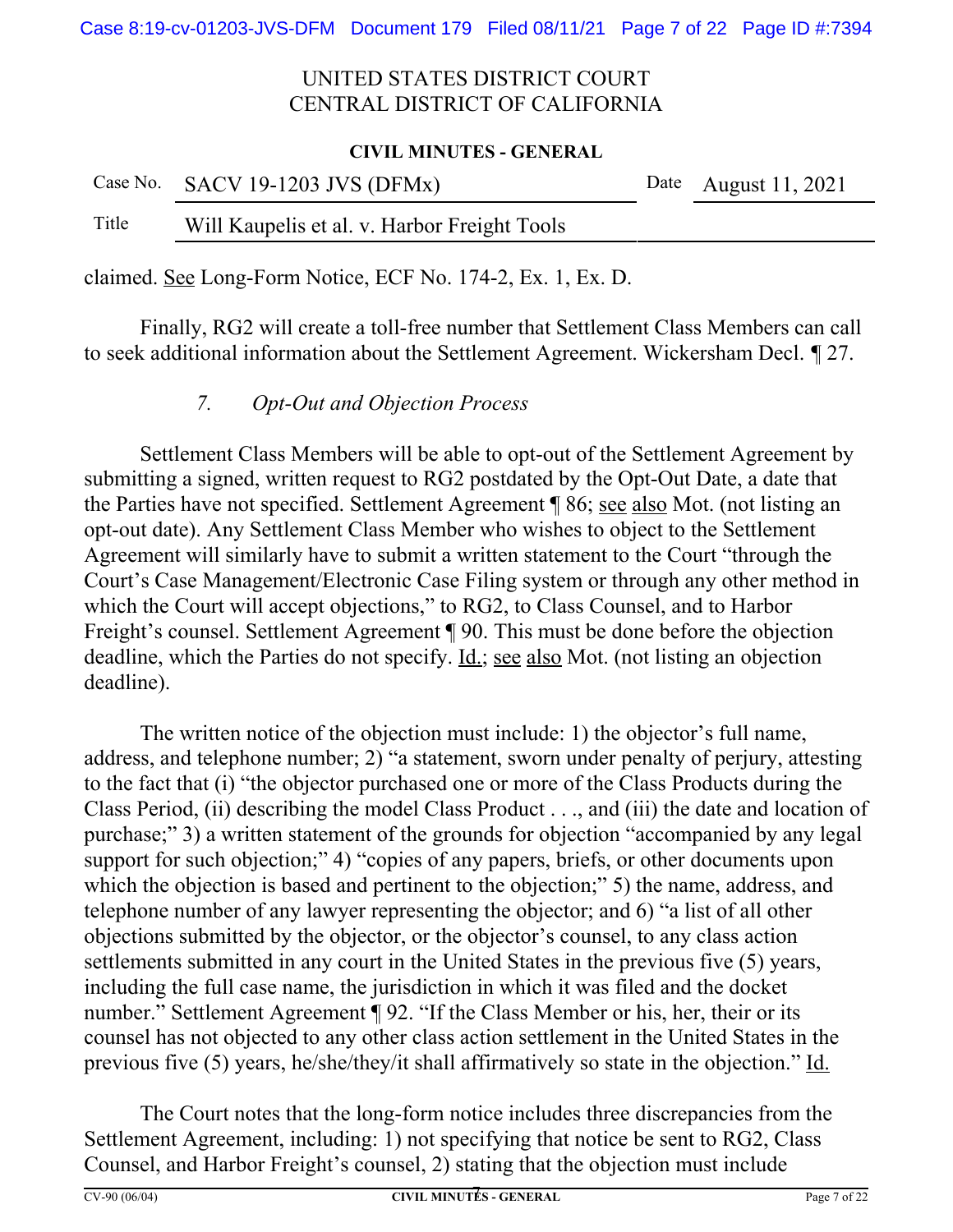#### **CIVIL MINUTES - GENERAL**

|       | Case No. SACV 19-1203 JVS (DFMx)             | Date August 11, 2021 |
|-------|----------------------------------------------|----------------------|
| Title | Will Kaupelis et al. v. Harbor Freight Tools |                      |

"Kaupelis v. Harbor Freight Tools USA, Inc., Case Number 8:19-cv-01203," and 3) requiring that the objection include the bar number of any counsel representing the objector. See Long-Form Notice at 5.

### *8. Revocation of Agreement*

The Parties retain the right to terminate the Settlement Agreement if "(a) The preliminary or final approval of this Agreement is not obtained without substantial modification, which modification the Parties did not agree to and which modification the terminating Party deems in good faith to be material . . .; or (b) The Final Order and Final Judgment is reversed, vacated, or modified in any material respect by another court, except that it is expressly agreed by the Parties that any reduction of the Court's award of Attorneys' Fees and Expenses shall not be grounds to terminate this Agreement." Settlement Agreement ¶ 99.

## **II. LEGAL STANDARD**

Federal Rule of Civil Procedure Rule 23(e) states that "[t]he claims … of a certified class—or a class proposed to be certified for purposes of settlement—may be settled . . . or compromised only with the court's approval." "The parties must provide the court with information sufficient to enable it to determine whether to give notice of the propos[ed] [settlement] to the class." Fed. R. Civ. P. 23(e)(1)(A). "The court must direct notice in a reasonable manner to all class members who would be bound by the proposal if giving notice is justified by the parties' showing that the court will likely be able to: (i) approve the propos[ed] [settlement] under Rule  $23(e)(2)$ ; and (ii) certify the class for purposes of judgment on the proposal." Id.  $23(e)(1)(B)(i)(ii)$ .

### **III. DISCUSSION**

# *A. Class Certification*

A motion for class certification involves a two-part analysis. First, the plaintiffs must demonstrate that the proposed class satisfies the requirements of Rule 23(a): (1) the members of the proposed class must be so numerous that joinder of all claims would be impracticable; (2) there must be questions of law and fact common to the class; (3) the claims or defenses of the representative parties must be typical of the claims or defenses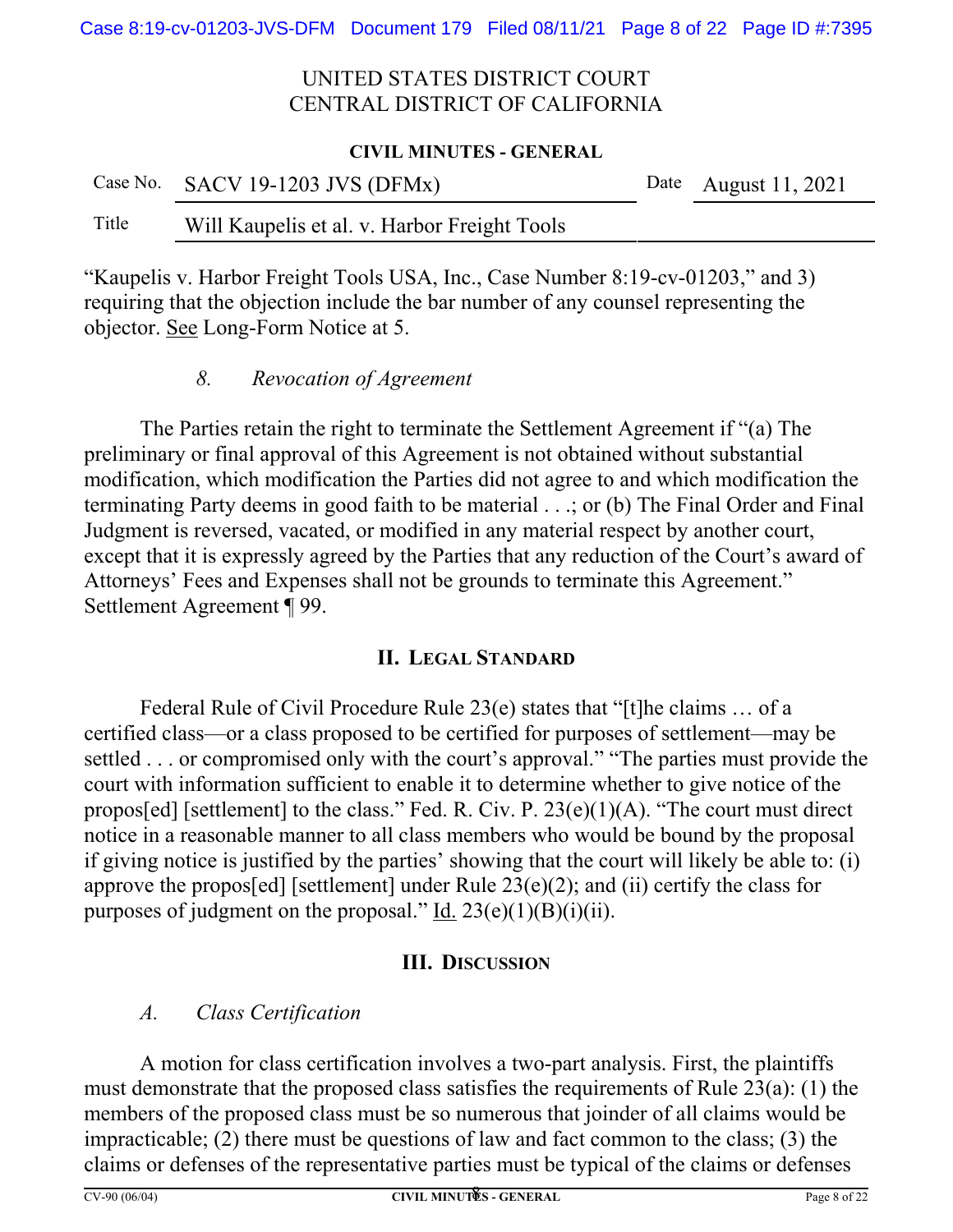#### **CIVIL MINUTES - GENERAL**

|       | Case No. SACV 19-1203 JVS (DFMx)             | Date August $11, 2021$ |
|-------|----------------------------------------------|------------------------|
| Title | Will Kaupelis et al. v. Harbor Freight Tools |                        |

of absent class members; and (4) the representative parties must fairly and adequately protect the interests of the class. Fed. R. Civ. P. 23(a). The plaintiffs may not rest on mere allegations, but must provide facts to satisfy these requirements. Doninger v. Pac. Nw. Bell, Inc., 564 F.2d 1304, 1309 (9th Cir. 1977) (citing Gillibeau v. Richmond, 417 F.2d 426, 432 (9th Cir. 1969)).

Second, the plaintiffs must meet the requirements for at least one of the three subsections of Rule 23(b). Under Rule 23(b)(1), a class may be maintained if there is either a risk of prejudice from separate actions establishing incompatible standards of conduct or judgments in individual lawsuits would adversely affect the rights of other members of the class. Under Rule 23(b)(2), a plaintiff may maintain a class where the defendant has acted in a manner applicable to the entire class, making injunctive or declaratory relief appropriate. Finally, under Rule 23(b)(3), a class may be maintained if "questions of law or fact common to class members predominate over any questions affecting only individual members," and if "a class action is superior to other available methods for fairly and efficiently adjudicating the controversy." Fed. R. Civ. P. 23(b)(3) (emphasis added).

The plaintiffs bear the burden of demonstrating that Rule 23 is satisfied. See Zinser v. Accufix Research Inst., Inc., 253 F.3d 1180, 1186 (9th Cir. 2001), amended by 273 F.3d 1266 (2001). The district court must rigorously analyze whether the plaintiffs have met the prerequisites of Rule 23. Wal-Mart Stores, Inc. v. Dukes, 564 U.S. 338, 350 (2011) (quoting Gen. Tel. Co. v. Falcon, 457 U.S. 147, 161 (1982)). Rule 23 confers "broad discretion to determine whether a class should be certified, and to revisit that certification throughout the legal proceedings before the court." Armstrong v. Davis, 275 F.3d 849, 872 n.28 (9th Cir. 2001), abrogated on other grounds by Johnson v. California, 543 U.S. 499, 504–05 (2005). The district court need only form a "reasonable judgment" on each certification requirement "[b]ecause the early resolution of the class certification question requires some degree of speculation." Gable v. Land Rover N. Am., Inc., No. SACV 07-0376 AG (RNBx), 2011 U.S. Dist. LEXIS 90774, at \*8 (C.D. Cal. July 25, 2011) (internal quotation marks omitted); see also Blackie v. Barrack, 524 F.2d 891, 901 n.17 (9th Cir. 1975). This may require the court to "'probe behind the pleadings before coming to rest on the certification question," and the court ""must consider the merits' if they overlap with Rule 23(a)'s requirements." Wang v. Chinese Daily News, 709 F.3d 829, 834 (9th Cir. 2013) (quoting Dukes,564 U.S. at 351; Ellis v. Costco Wholesale Corp., 657 F.3d 970, 983 (9th Cir. 2011)).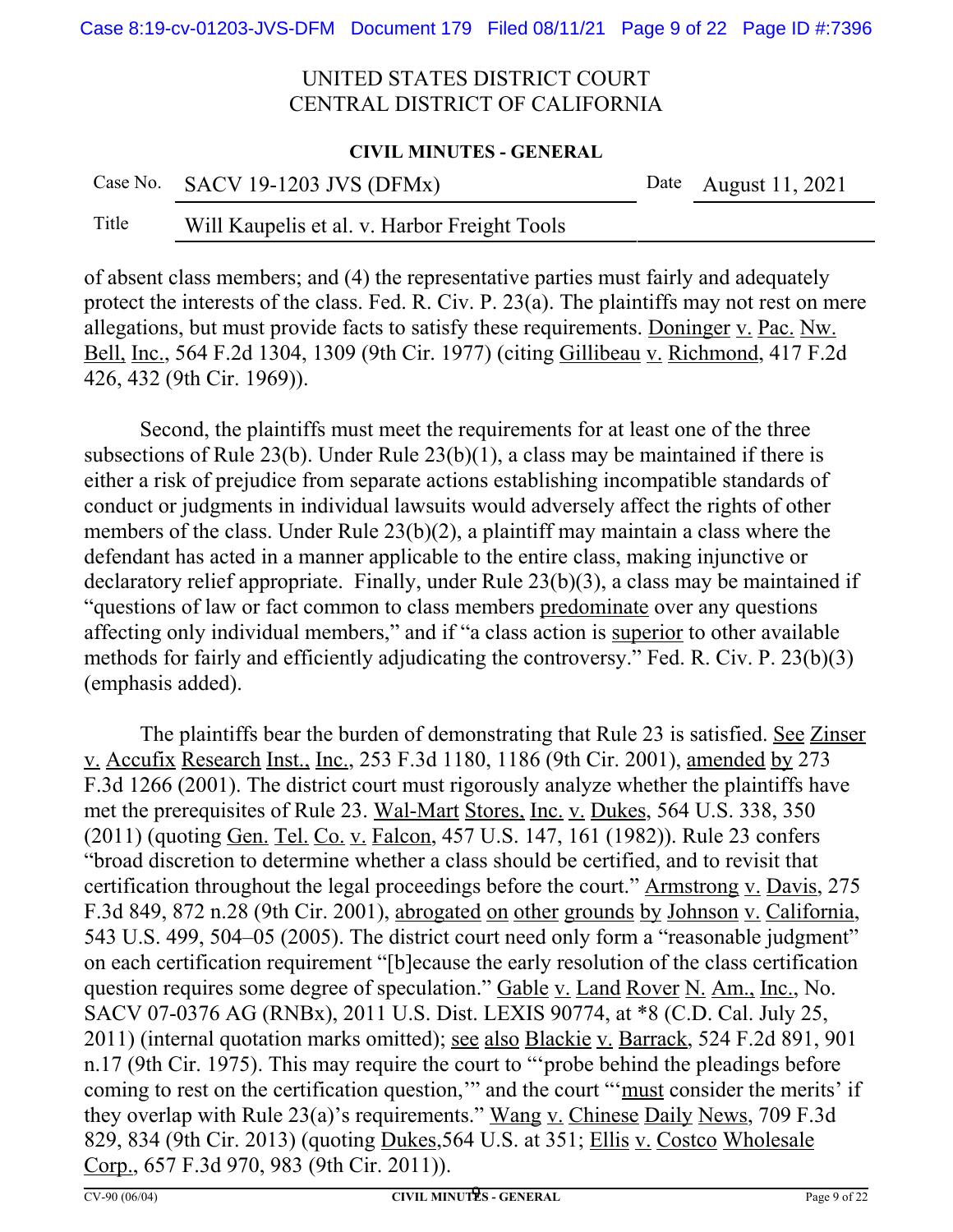#### Case 8:19-cv-01203-JVS-DFM Document 179 Filed 08/11/21 Page 10 of 22 Page ID #:7397

## UNITED STATES DISTRICT COURT CENTRAL DISTRICT OF CALIFORNIA

#### **CIVIL MINUTES - GENERAL**

|       | Case No. SACV 19-1203 JVS (DFMx)             | Date August 11, 2021 |
|-------|----------------------------------------------|----------------------|
| Title | Will Kaupelis et al. v. Harbor Freight Tools |                      |

*1. Rule 23(a) Prerequisites*

*a. Numerosity*

Rule  $23(a)(1)$  requires that a class be sufficiently numerous such that it would be impracticable to join all members individually. In determining whether a proposed class is sufficiently numerous to sustain a class action, the court must examine the specific facts because the numerosity requirement "imposes no absolute limitations." Gen. Tel. Co. of the Nw. v. EEOC, 446 U.S. 318, 330 (1980). "[A] reasonable estimate of the number of purported class members satisfies the numerosity requirement." In re Badger Mountain Irrigation Dist. Sec. Litig., 143 F.R.D. 693, 696 (W.D. Wash. 1992). The Settlement Class is estimated to include approximately 800,000 individuals. Mot. at 4. This is more than sufficient to meet the numerosity requirements as joining hundreds of thousands of Settlement Class Members is impracticable.

## *b. Commonality*

Rule 23(a)(2) requires that questions of law or fact be common to the class. "The existence of shared legal issues with divergent factual predicates is sufficient, as is a common core of salient facts coupled with disparate legal remedies within the class." Hanlon v. Chrysler Corp., 150 F.3d 1011, 1019 (9th Cir. 1998). A common question "must be of such a nature that it is capable of classwide resolution—which means that the determination of its truth or falsity will resolve an issue that is central to the validity of each of the claims in one stroke." Dukes, 564 U.S. at 350. As the Ninth Circuit explained in Wang, 709 F.3d at 834, there must be at least "a single common question" to satisfy the commonality requirement of Rule  $23(a)(2)$ ."

Here, the Court has previously found that a common question of fact exists for this lawsuit given the common allegedly flawed internal switch that gave rise to the Class Products' defect. Class Cert. Order at 12. The Court therefore finds that commonality is satisfied here.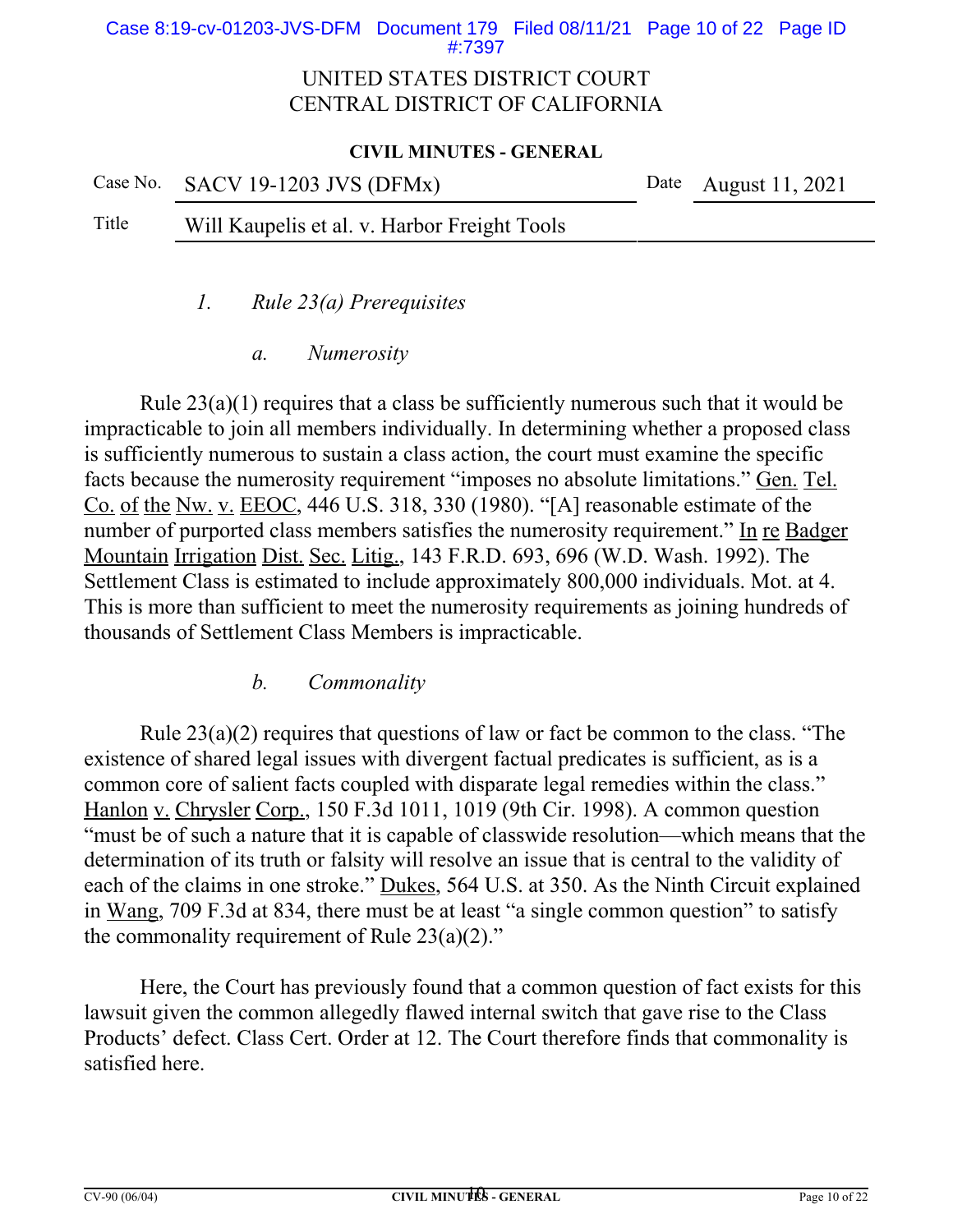Case 8:19-cv-01203-JVS-DFM Document 179 Filed 08/11/21 Page 11 of 22 Page ID #:7398

### UNITED STATES DISTRICT COURT CENTRAL DISTRICT OF CALIFORNIA

#### **CIVIL MINUTES - GENERAL**

| Case No. $SACV$ 19-1203 JVS (DFMx) |  |
|------------------------------------|--|
|                                    |  |

Date August 11, 2021

## Title Will Kaupelis et al. v. Harbor Freight Tools

*c. Typicality*

Rule 23(a)(3) requires that "the claims or defenses of the representative parties are typical of the claims or defenses of the class." To meet the typicality requirement, the plaintiffs must show that: (1) "other members have the same or similar injury"; (2) "the action is based on conduct which is not unique to the named plaintiffs"; and (3) "other class members have been injured by the same course of conduct." Ellis v. Costco Wholesale Corp., 657 F.3d 970, 984 (9th Cir. 2011). "Under the rule's permissive standards, "representative claims are 'typical' if they are reasonably co-extensive with those of absent class members; they need not be substantially identical." Hanlon, 150 F.3d at 1020. Plaintiffs can satisfy their burden through pleadings, affidavits, or other evidence. See Lewis v. First Am. Title Ins. Co., 265 F.R.D. 536, 556 (D. Idaho 2010).

The typicality requirement is also easily satisfied. The Court has previously found that Kaupelis and Ortega had experiences with their Class Products that were typical of other individuals who encountered the Class Products' defect. Class Cert. Order at 15. Typicality is therefore satisfied.

# *d. Fair and Adequate Representation*

Rule 23(a)(4) requires that the representative party "fairly and adequately protect the interests of the class." Fed. R. Civ. P. 23(a)(4). "This requirement is grounded in constitutional due process concerns: 'absent class members must be afforded adequate representation before entry of a judgment which binds them." Evans v. IAC/Interactive Corp., 244 F.R.D. 568, 577 (C.D. Cal. 2007) (quoting Hanlon, 150 F.3d at 1020). Representation is adequate if (1) the named plaintiffs and their counsel are able to prosecute the action vigorously and (2) the named plaintiffs do not have conflicting interests with the unnamed class members; and (3) the attorney representing the class is qualified and competent. Lerwill v. Inflight Motion Pictures, Inc., 582 F.2d 507, 512 (9th Cir. 1978).

The Court has already concluded that attorneys from Bursor & Fisher, LLP are adequate class counsel and that the previous recall does not make a class action lawsuit an inadequate means of providing relief. Class Cert. Order at 15-17. There is also no indication that Kaupelis and Ortega have conflicting interests with unnamed class members. See Mot. at 12. Kaupelis and Ortega have also participated in the lawsuit,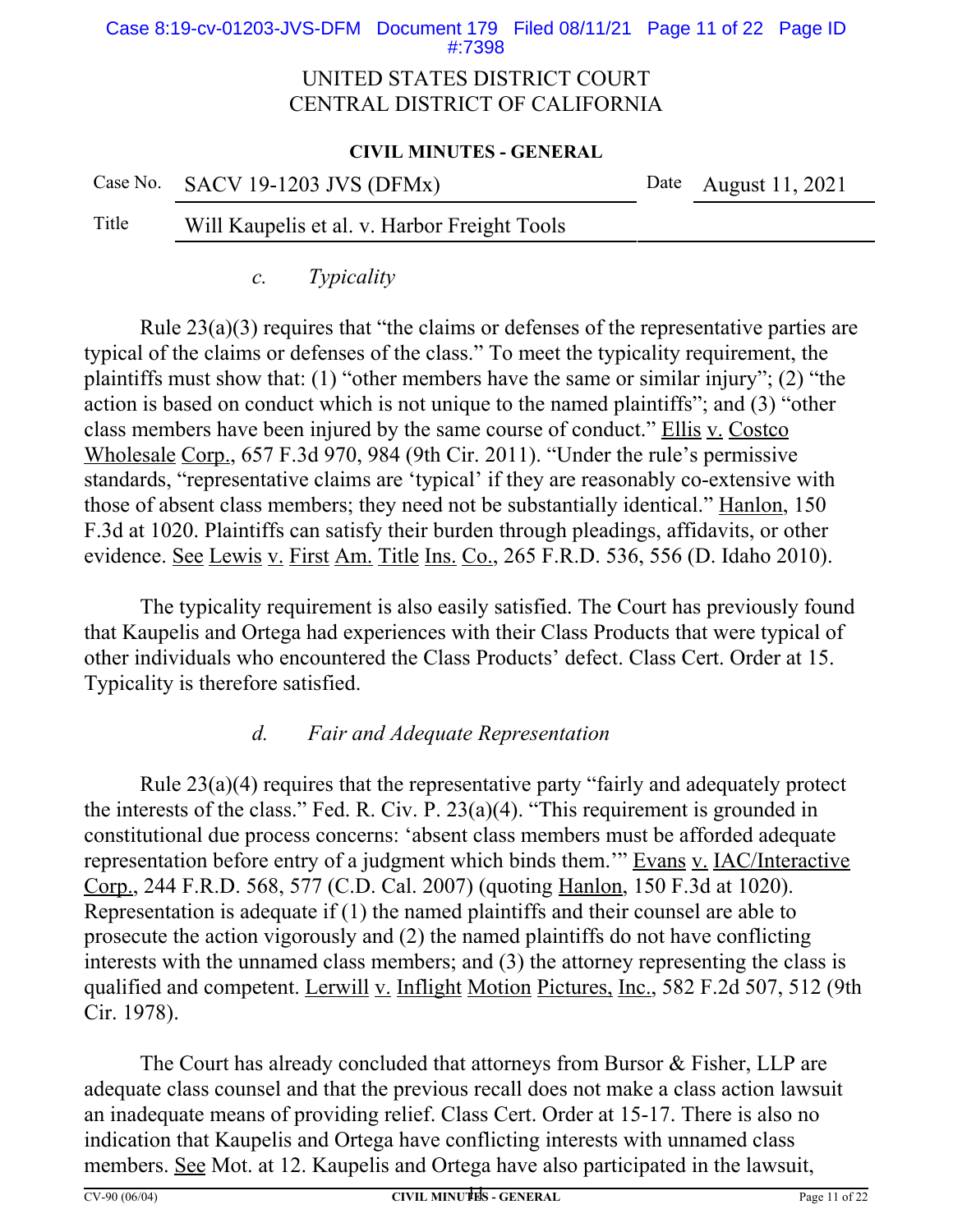Case 8:19-cv-01203-JVS-DFM Document 179 Filed 08/11/21 Page 12 of 22 Page ID #:7399

### UNITED STATES DISTRICT COURT CENTRAL DISTRICT OF CALIFORNIA

#### **CIVIL MINUTES - GENERAL**

|       | Case No. SACV 19-1203 JVS (DFMx)             | Date August 11, 2021 |
|-------|----------------------------------------------|----------------------|
| Title | Will Kaupelis et al. v. Harbor Freight Tools |                      |

including by sitting for depositions, remaining in contact with counsel, and reviewing the Complaint. Smith Decl., ECF No. 174-2, ¶ 5. The Court therefore concludes that there would be adequate representation.

*2. Rule 23(b)*(3)

"Subdivision (b)(3) encompasses those cases in which a class action would achieve economies of time, effort, and expense, and promote uniformity of decision as to persons similarly situated, without sacrificing procedural fairness or bringing about other undesirable results." Kamm v. Cal. City Dev. Co., 509 F.2d 205, 211 (9th Cir. 1975). A class may be certified under this subdivision where common questions of law and fact predominate over questions affecting individual members, and where a class action is superior to other means to adjudicate the controversy. Fed. R. Civ. Proc. 23(b)(3).

*a. Predominance*

"The Rule 23(b)(3) predominance inquiry tests whether proposed classes are sufficiently cohesive to warrant adjudication by representation." Amchem Prods., Inc. v. Windsor, 521 U.S. 591, 623 (1997) (citation omitted). "[I]n deciding whether to certify a settlement-only class, 'a district court need not inquire whether the case, if tried, would present intractable management problems." In re Hyundai and Kia Fuel Economy Litigation, 926 F.3d 539, 558 (9th Cir. 2019) (citing Amchem, 521 U.S. at 620). Because there is a heightened risk of collusion during settlement, "the aspects of Rule 23(a) and (b) that are important to certifying a settlement class are 'those designed to protect absentees by blocking unwarranted or overbroad class definitions." Id. (citing Amchem, 521 U.S. at 620). "A class that is certifiable for settlement may not be certifiable for litigation if the settlement obviates the need to litigate individualized issues that would make a trial unmanageable." Id. "[P]redominance is 'readily met' in cases alleging consumer fraud." Id. at 559 (citing Amchem, 521 U.S. at 625).

Predominance is present here. The Court did previously reject the Nationwide UCL Class and the Multi-State Consumer Protection Class. Class Cert. Order at 20-24. But the Court rejected each of these proposed classes because conflicts of law required that different states' laws be applied to different portions of the proposed classes, making the classes unmanageable for litigation. Id. This concern need not be considered here, where the Court is only inquiring into whether the proposed classes are sufficiently cohesive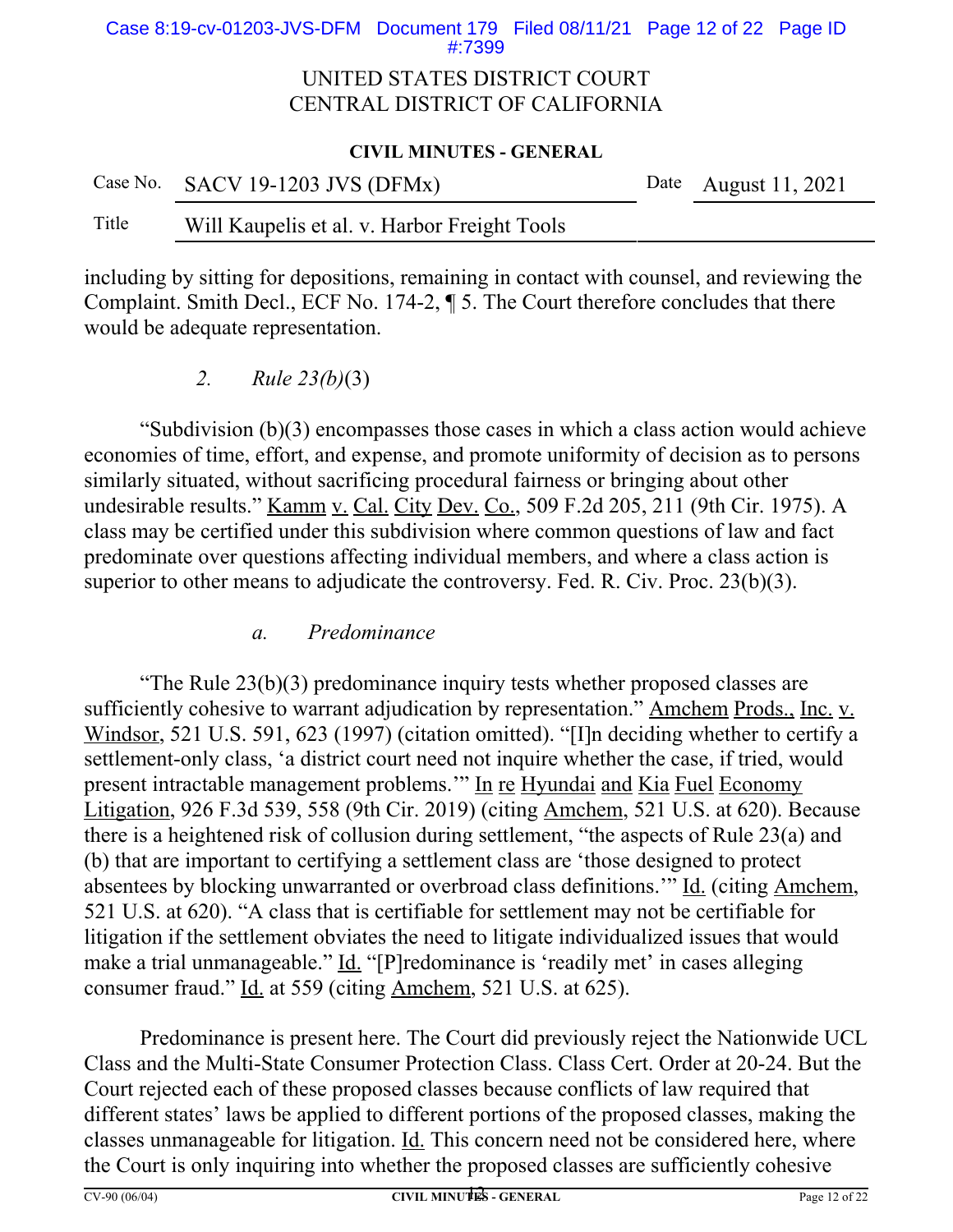Case 8:19-cv-01203-JVS-DFM Document 179 Filed 08/11/21 Page 13 of 22 Page ID #:7400

### UNITED STATES DISTRICT COURT CENTRAL DISTRICT OF CALIFORNIA

#### **CIVIL MINUTES - GENERAL**

| Case No. SACV 19-1203 JVS (DFMx) | Date August 11, 2021 |
|----------------------------------|----------------------|
|                                  |                      |

# Title Will Kaupelis et al. v. Harbor Freight Tools

and warranted to justify settlement. Hyundai, 926 F.3d at 558. Here — unlike in Amchem, where the Supreme Court found that predominance was not present for a settlement class — there are no material conflicts among class members. See Amchem, 521 U.S. at 623-26. Settlement Class Members allege a common cause of action: that Harbor Freight breached warranties and misled consumers by selling allegedly defective chainsaws. Settlement Class Members all must have purchased the Class Products and cannot have participated in the recall. See supra Section I.B.1. The common cause of action and alleged injury is sufficient for the Court to find that the Settlement Class is not overbroad, justifying a finding that predominance is satisfied. Cf. Hyundai, 926 F.3d at 559 (finding predominance satisfied where "class members were exposed to uniform fuel-economy misrepresentations and suffered identical injuries within only a small range of damages").

### *b. Superiority*

Finally, the Court considers whether a class action would be superior to individual suits. Amchem, 521 U.S. at 615. "A class action is the superior method for managing litigation if no realistic alternative exists." Valentino v. Carter-Wallace, Inc., 97 F.3d 1227, 1234–35 (9th Cir. 1996). This superiority inquiry requires a comparative evaluation of alternative mechanisms of dispute resolution. Hanlon, 150 F.3d at 1023.

The Court has previously concluded that a class action would be a superior means of resolving this action than individual suits. See Class Cert. Order at 18. The change in the class to be certified or the existence of a settlement agreement does not change the Court's previous analysis. The Court therefore finds that the superiority requirement has been met.

As each of the above factors weigh in favor of certification, the Court **GRANTS** certification of the Settlement Class.

## *B. Preliminary Approval of the Proposed Class Settlement*

Under Rule 23(e)(2) if the proposed settlement would bind class members, the Court may approve it only after a hearing and only on finding that it is fair, reasonable, and adequate. To make this determination, the Court must consider the following factors: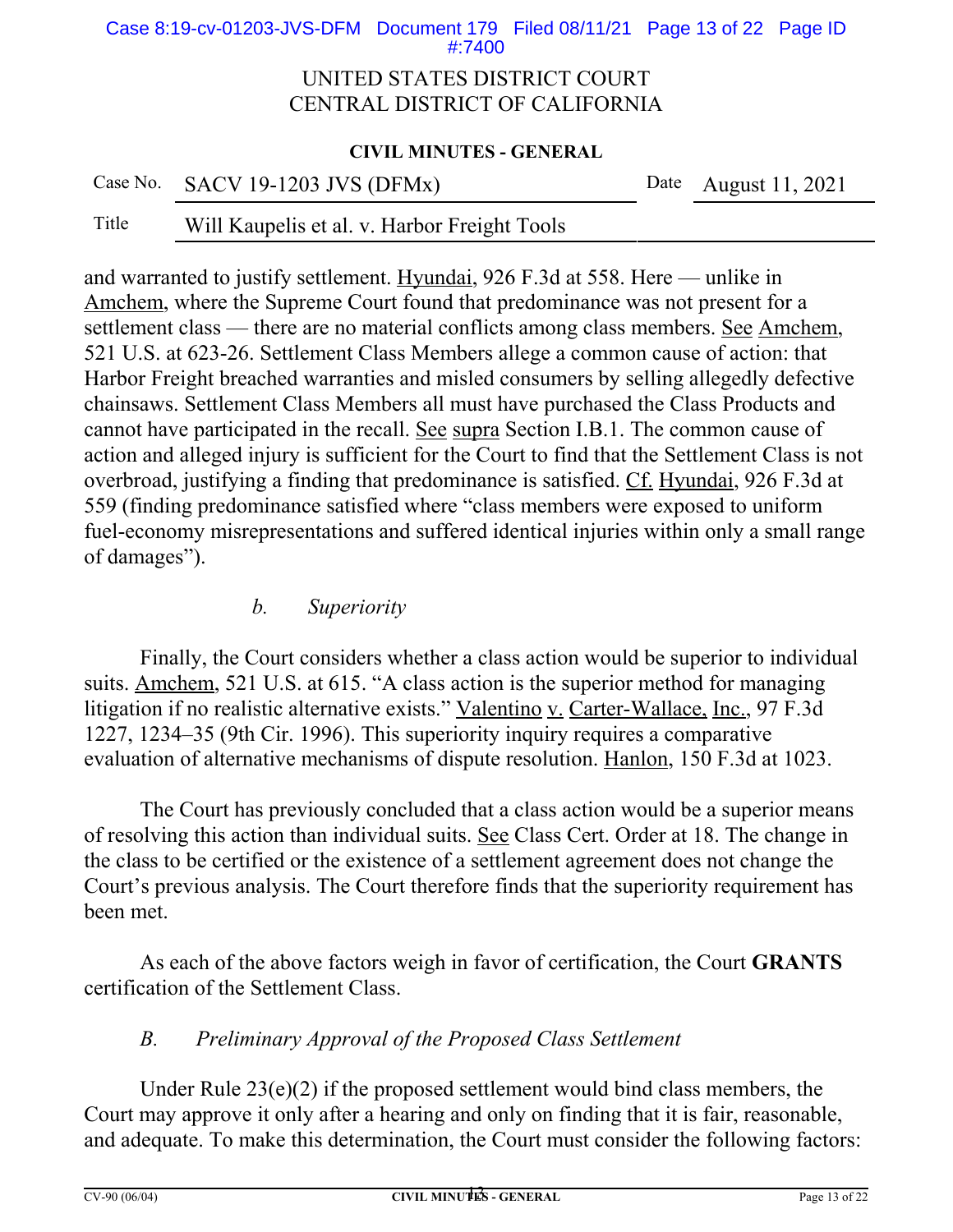Case 8:19-cv-01203-JVS-DFM Document 179 Filed 08/11/21 Page 14 of 22 Page ID #:7401

### UNITED STATES DISTRICT COURT CENTRAL DISTRICT OF CALIFORNIA

### **CIVIL MINUTES - GENERAL**

Case No. SACV 19-1203 JVS (DFMx) Date August 11, 2021

## Title Will Kaupelis et al. v. Harbor Freight Tools

(A) the class representatives and class counsel have adequately represented the class;

(B) the proposal was negotiated at arm's length;

(C) the relief provided for the class is adequate, taking into account:

(i) the costs, risks, and delay of trial and appeal;

(ii) the effectiveness of any proposed method of distributing relief to the class, including the method of processing class-member claims;

(iii) the terms of any proposed award of attorneys' fees, including timing of payment; and

(iv) any agreement required to be identified under Rule 23(e)(3); and

(D) the proposal treats class members equitably relative to each other.

Fed. R. Civ. P. 23(e)(2).

Before the revisions to the Federal Rule of Civil Procedure 23(e), the Ninth Circuit had developed its own list of factors to be considered. See, e.g., In re Bluetooth Headset Products Liab. Litig., 654 F.3d 935, 964 (9th Cir. 2011) (citing Churchill Vill., L.L.C. v. Gen. Elec., 361 F.3d 566, 575 (9th Cir. 2004)). The revised Rule 23 "directs the parties to present [their] settlement to the court in terms of [this new] shorter list of core concerns[.]" Fed. R. Civ. P. 23(e)(2), 2018 Advisory Committee Notes. "The goal of [amended Rule  $23(e)$ ] is ... to focus the [district] court and the lawyers on the core concerns of procedure and substance that should guide the decision whether to approve the proposal." Id.

## *1. Adequacy of Representation by Class Representatives and Class Counsel*

Under Rule  $23(e)(2)(A)$ , the first factor to be considered is whether the class representatives and class counsel have adequately represented the class. This analysis includes "the nature and amount of discovery" undertaken in the litigation. Fed. R. Civ. P. 23(e)(2)(A), 2018 Advisory Committee Notes.

There certainly has been adequate representation by the class representatives and class counsel. This case has been extensively litigated, with the complaint having been filed more than two years ago. See Complaint, ECF No. 1. Class Counsel have analyzed thousands of pages of documents, engaged in multiple fact and expert witness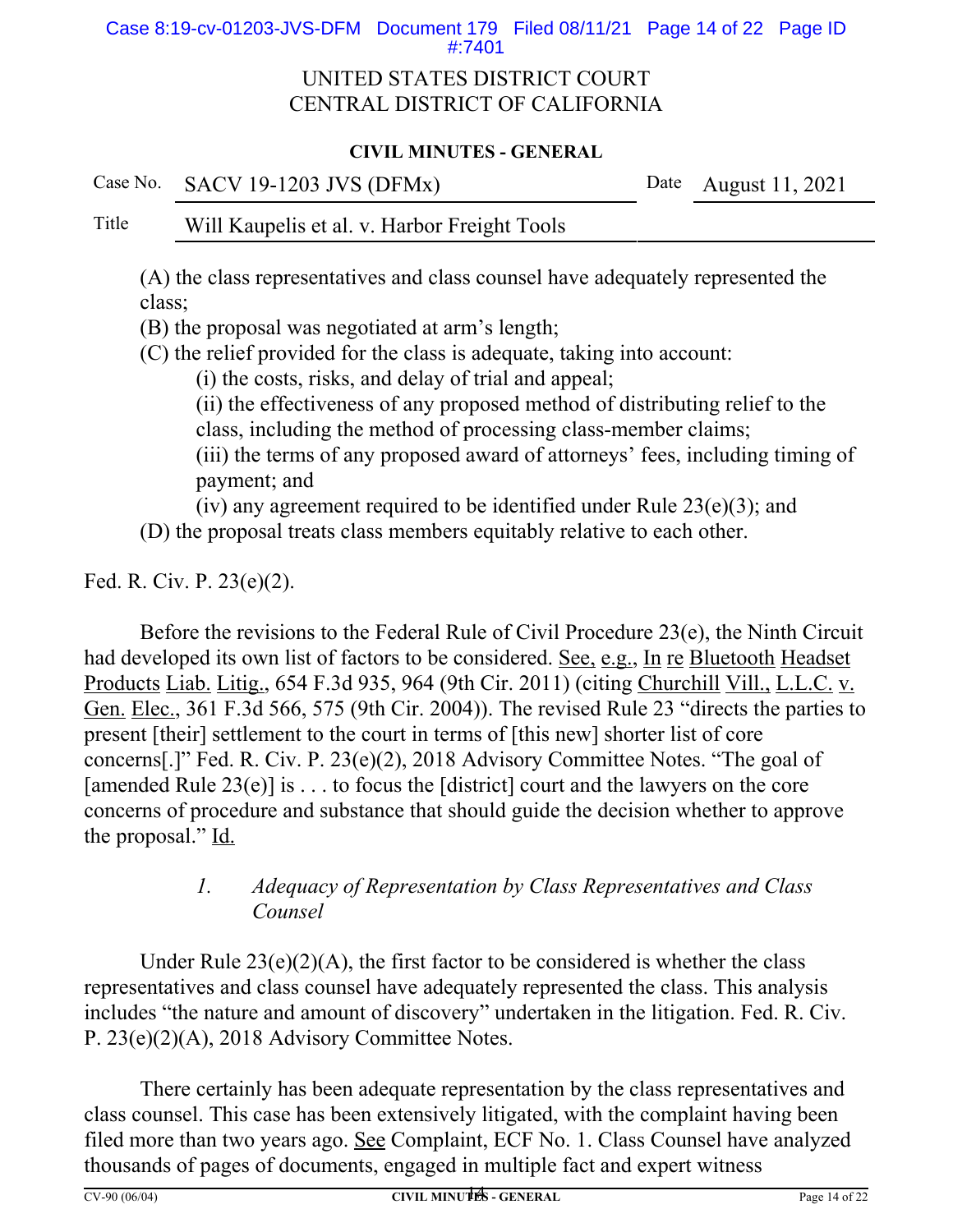Case 8:19-cv-01203-JVS-DFM Document 179 Filed 08/11/21 Page 15 of 22 Page ID #:7402

### UNITED STATES DISTRICT COURT CENTRAL DISTRICT OF CALIFORNIA

#### **CIVIL MINUTES - GENERAL**

|       | Case No. SACV 19-1203 JVS (DFMx)             | Date August 11, 2021 |
|-------|----------------------------------------------|----------------------|
| Title | Will Kaupelis et al. v. Harbor Freight Tools |                      |

depositions, and litigated multiple motions to compel. Mot. at 15. The Parties have also litigated a motion for class certification. See Class Cert. Order. Kaupelis and Ortega have also each sat for a deposition. Smith Decl. ¶ 5. This factor therefore weighs in favor of approval.

### *2. Negotiated at Arm's Length*

The second Rule  $23(e)(2)$  factor asks the Court to confirm that the proposed settlement was negotiated at arm's length. Fed. R. Civ. P. 23(e)(2)(B). As with the preceding factor, this can be "described as [a] 'procedural' concern[], looking to the conduct of the litigation and of the negotiations leading up to the proposed settlement." Fed. R. Civ. P. 23(e)(2), 2018 Advisory Committee Notes. "[T]he involvement of a neutral or court-affiliated mediator or facilitator in [settlement] negotiations may bear on whether th[ose] [negotiations] were conducted in a manner that would protect and further the class interests." Fed. R. Civ. P. 23(e), 2018 Advisory Committee Notes; accord Pederson v. Airport Terminal Servs., 2018 WL 2138457, at \*7 (C.D. Cal. Apr. 5, 2018) (the oversight "of an experienced mediator" reflected noncollusive negotiations).

The Court finds that the Settlement has been negotiated at arm's length. Notably, the Settlement Agreement is the result of a mediation before Magistrate Judge McCormick. Smith Decl. ¶ 4. The Parties only began to negotiate attorney's fees and expenses after the Parties reached an agreement as to all other terms of the Settlement Agreement. Id. The Court is satisfied that the conduct of the negotiations was appropriate to protect the Class's interests.

## *3. Adequacy of Relief Provided for the Class*

The third factor the Court considers is whether "the relief provided for the class is adequate, taking in to account: (i) the costs, risks, and delay of trial and appeal; (ii) the effectiveness of any proposed method of distributing relief to the class, including the method of processing class-member claims; (iii) the terms of any proposed award of attorneys' fees, including timing of payment; and (iv) any agreement required to be identified under Rule  $23(e)(3)$ ." Fed. R. Civ. P.  $23(e)(2)(C)$ . Under this factor, the relief "to class members is a central concern." Fed. R. Civ. P. 23(e)(2)(C), Advisory Committee Notes.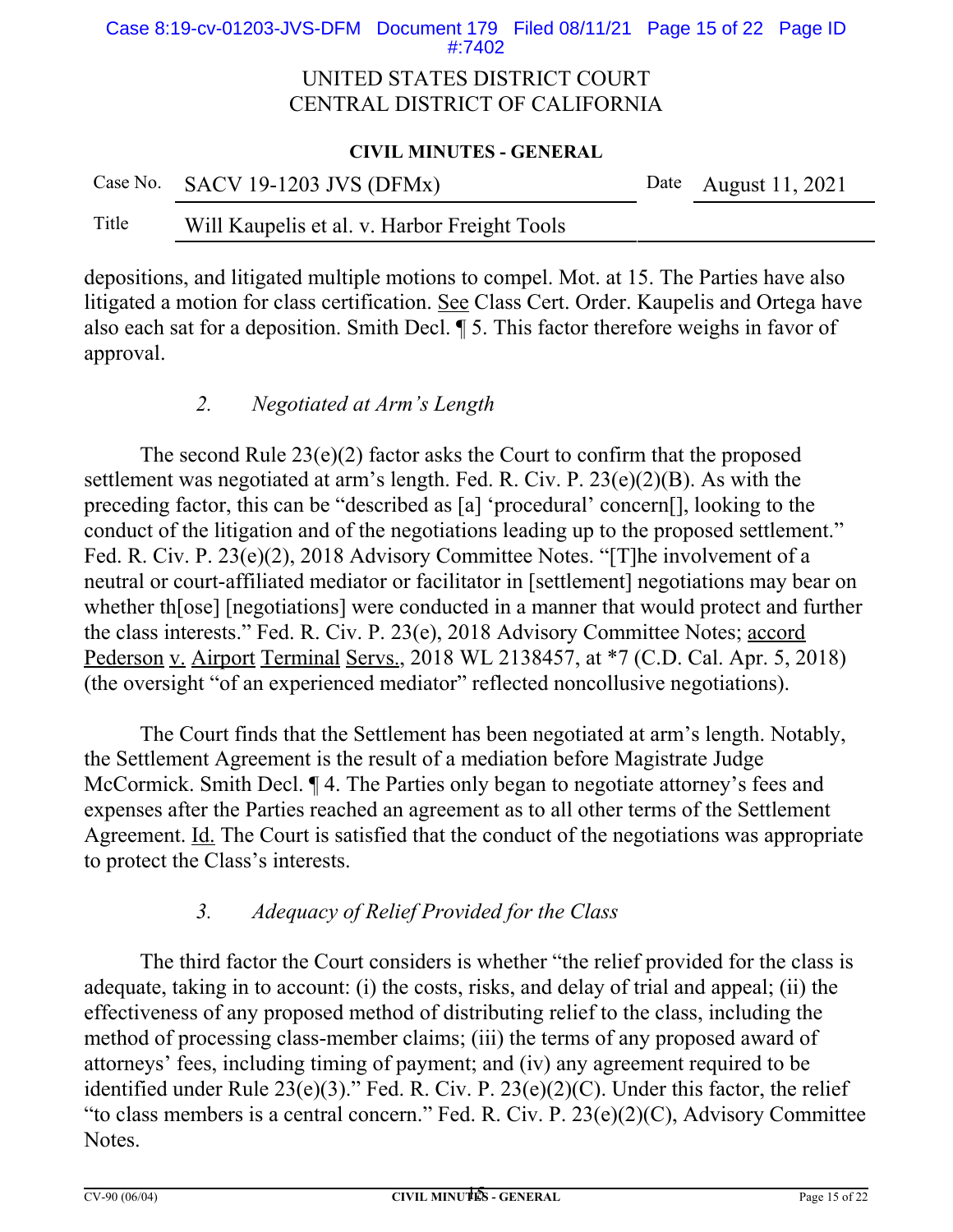Case 8:19-cv-01203-JVS-DFM Document 179 Filed 08/11/21 Page 16 of 22 Page ID #:7403

### UNITED STATES DISTRICT COURT CENTRAL DISTRICT OF CALIFORNIA

#### **CIVIL MINUTES - GENERAL**

|       | Case No. SACV 19-1203 JVS (DFMx)             | Date August 11, 2021 |
|-------|----------------------------------------------|----------------------|
| Title | Will Kaupelis et al. v. Harbor Freight Tools |                      |

The Court notes that the gift cards that would be provided to Settlement Class Members under the terms of the Settlement Agreement are not coupons that merit greater scrutiny under the Class Action Fairness Act, 28 U.S.C. § 1712. In re Online DVD-Rental Antitrust Litigation, 779 F.3d 934, 951 (9th Cir. 2015) (collecting cases distinguishing gift cards from coupons because gift cards can be used for any product at the offering store, are freely transferable, do not expire, and do not require consumers to spend their own money). The features of the gift cards discussed in DVD-Rental Antitrust are the same as the gift cards at issue here. See supra Section I.B.1.

The Court now turns to considering the factors listed in Rule  $23(e)(2)(C)$ .

### *a. Costs, Risks, and Delay of Trial and Appeal*

"A[] central concern [when evaluating a proposed class action settlement] . . . relate[s] to the cost and risk involved in pursuing a litigated outcome." Fed. R. Civ. P. 23(e), 2018 Advisory Committee Notes. Here, the costs, risks, and delay of trial and appeal favor preliminary approval. "Proceeding in this litigation in the absence of settlement poses various risks such as . . . having summary judgment granted against Plaintiffs[] or losing at trial. Such considerations have been found to weigh heavily in favor of settlement." Graves v. United Industries Corporation, 2020 WL 953210, at \*7 (C.D. Cal. Feb. 24, 2020) (citing See Rodriguez v. West Publishing Corp., 563 F.3d 948, 966 (9th Cir. 2009); Curtis-Bauer v. Morgan Stanley & Co., Inc., 2008 WL 4667090, at \*4 (N.D. Cal. Oct. 22, 2008)).

This case would still have to proceed through summary judgment, trial, and appeal if Plaintiffs are successful in the absence of the Settlement Agreement. This subfactor therefore favors preliminary approval of the Class Settlement because in its absence there will be inevitable costs, high risks, and delay.

## *b. Effectiveness of Proposed Method of Relief Distribution*

Next, the Court must consider "the effectiveness of any proposed method of distributing relief to the class, including the method of processing class-member claims." Fed. R. Civ. P. 23(e)(2)(C). "Often it will be important for the court to scrutinize the method of claims processing to ensure that it facilitates filing legitimate claims." Fed. R. Civ. P. 23(e), 2018 Advisory Committee Notes. "A claims processing method should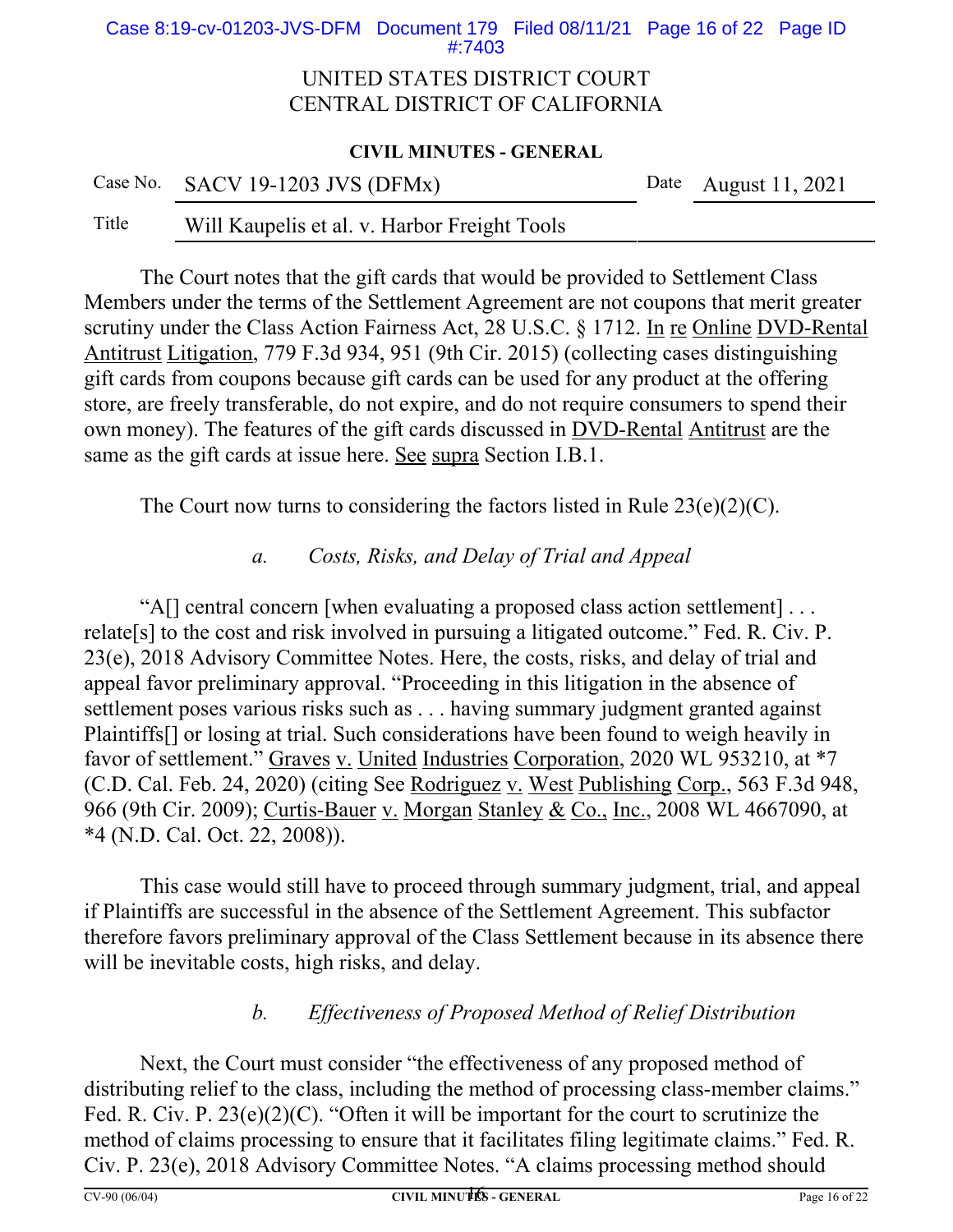Case 8:19-cv-01203-JVS-DFM Document 179 Filed 08/11/21 Page 17 of 22 Page ID #:7404

### UNITED STATES DISTRICT COURT CENTRAL DISTRICT OF CALIFORNIA

#### **CIVIL MINUTES - GENERAL**

|       | Case No. SACV 19-1203 JVS (DFMx)             | Date August 11, 2021 |
|-------|----------------------------------------------|----------------------|
| Title | Will Kaupelis et al. v. Harbor Freight Tools |                      |

deter or defeat unjustified claims, but the court should be alert to whether the claims process is unduly demanding." Id.

The claims process is straightforward. Settlement Class Members who still have their Class Products can obtain relief by going to a Harbor Freight store. See supra Section I.B.2. Settlement Class Members who either no longer have a Class Product or are unable to bring their Class Product to a Harbor Freight store will be able to obtain relief by submitting a valid and timely online application. See id. This is a reasonable means of distributing relief. See In re Toyota Motor Corp. Unintended Acceleration Marketing, Sales Practices, & Products Liability Litigation, 2013 WL 3224585, at \*18 (C.D. Cal. June 17, 2013) ("The requirement that class members download a claim form or request in writing a claim form, complete the form, and mail it back to the settlement administrator is not onerous."). Thus subfactor therefore weighs in favor of approval.

### *c. Terms of Proposed Award of Attorneys' Fees*

Third, the Court must consider "the terms of any proposed award of attorneys' fees, including timing of payment." Fed. R. Civ. P. 23(e)(2)(c). In considering the proposed award of attorney's fees, the Court must scrutinize the Settlement for three factors that tend to show collusion: "(1) when counsel receives a disproportionate distribution of the settlement; (2) when the parties negotiate a "clear sailing arrangement," under which the defendant agrees not to challenge a request for an agreed-upon attorney's fee; and (3) when the agreement contains a "kicker" or "reverter" clause that returns unawarded fees to the defendant, rather than the class." Briseno v. ConAgra Foods, Inc., 2021 WL 2197968, at \*6 (9th Cir. 2021) (internal quotation marks omitted) (citing In re Bluetooth Headset Products Liability Litigation, 654 F.3d 935, 947 (9th Cir. 2011)). The Court must consider whether these factors exist in post-class certification settlements. Id. at \*8.

Class Counsel will have to submit a formal motion for attorneys' fees along with evidence of time spent on the case and a lodestar calculation before the Court can approve a specific amount in attorneys' fees. But the Settlement Agreement's provision for up to \$665,000 in fees and costs does not strike the Court as excessive or undermining the adequacy of relief to the Class. The overall value of the Settlement Agreement is between \$8 million and \$40 million depending on the number of Settlement Class Members who can either provide proof of purchase or destruction or otherwise exchange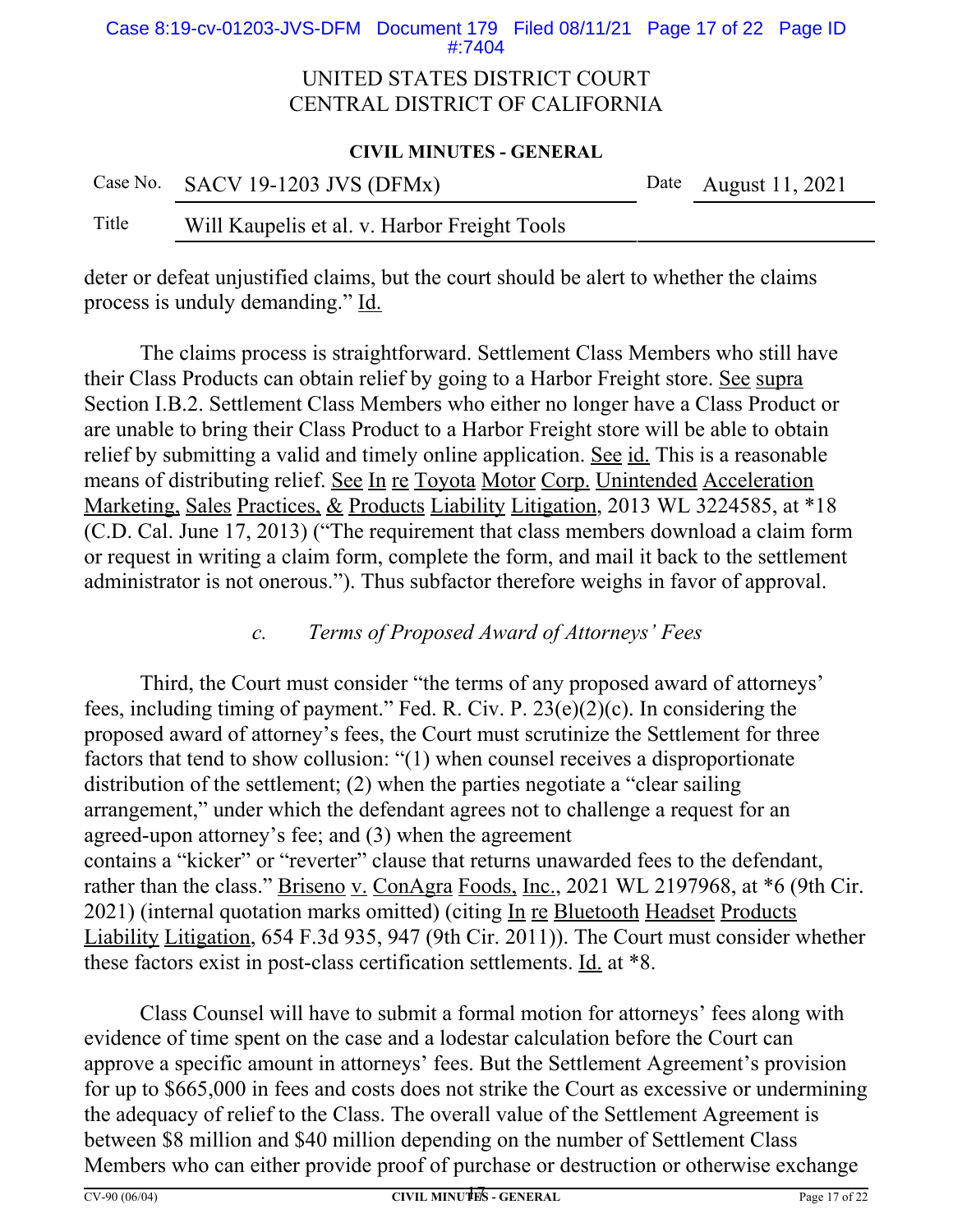Case 8:19-cv-01203-JVS-DFM Document 179 Filed 08/11/21 Page 18 of 22 Page ID #:7405

### UNITED STATES DISTRICT COURT CENTRAL DISTRICT OF CALIFORNIA

#### **CIVIL MINUTES - GENERAL**

|       | Case No. SACV 19-1203 JVS (DFMx)             | Date August $11, 2021$ |
|-------|----------------------------------------------|------------------------|
| Title | Will Kaupelis et al. v. Harbor Freight Tools |                        |

their Class Product at a Harbor Freight store. See Smith Decl. ¶ 2. Of course, many of the Settlement Class Members may not submit a claim for relief. Nevertheless, the \$665,000 in fees and costs amounts to less than 10% of the lowest estimate of the Settlement Agreement's value assuming that all Settlement Class Members participate. This does not strike the Court as undermining the fairness of the Settlement Agreement.

While the Settlement Agreement does have a reverter clause were unawarded fees are returned to Harbor Freight, see Settlement Agreement ¶ 59,, there is neither a "clear sailing agreement" nor does the Court conclude that Class Counsel would receive a disproportionate distribution if the Court were to grant their motion for fees. Since the key Bluetooth factor is whether Class Counsel would receive "excessive fees," the Court does not believe that the factors weigh in favor of a conclusion that the Settlement is unreasonable. See Briseno, 2021 WL 2197968, at \*9 (describing a clear sailing agreement and a kicker as protective of "excessive fees"). This subfactor therefore weighs in favor of preliminary approval.

## *d. Agreement Identification Requirement*

The Court must also evaluate any agreement made in connection with the proposed Settlement. <u>See</u> Fed. R. Civ. P.  $23(e)(2)(C)(iv)$ , (e)(3). Class Counsel state that there is no agreement made outside of the Settlement Agreement. Supp. Smith Decl., ECF No. 177-  $1, \P 2.$ 

Based on the foregoing analysis, it is clear that the adequacy of relief for the Class weighs in favor of preliminary approval of the Settlement Agreement.

# *4. Equitable Treatment of Class Members*

The final Rule  $23(e)(2)$  factor turns on whether the proposed settlement "treats" class members equitably relative to each other." Fed. R. Civ. P. 23(e)(2)(D). "Matters of concern could include whether the apportionment of relief among class members takes appropriate account of differences among their claims, and whether the scope of the release may affect class members in different ways that bear on the apportionment of relief." Fed. R. Civ. P. 23(e)(2)(D), 2018 Advisory Committee Notes.

The Settlement Agreement makes distinctions between (1) Settlement Class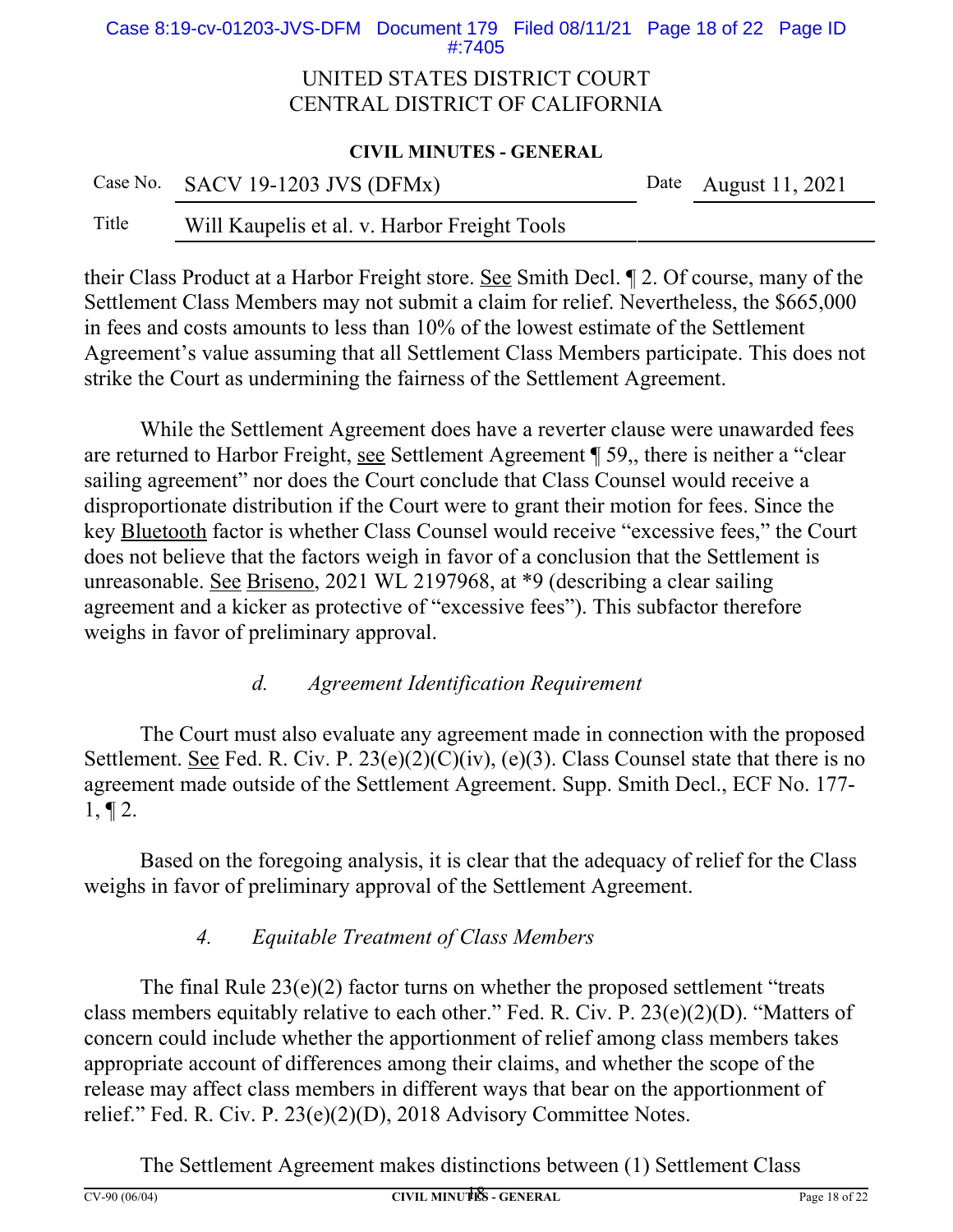Case 8:19-cv-01203-JVS-DFM Document 179 Filed 08/11/21 Page 19 of 22 Page ID #:7406

### UNITED STATES DISTRICT COURT CENTRAL DISTRICT OF CALIFORNIA

#### **CIVIL MINUTES - GENERAL**

| Case No. SACV 19-1203 JVS (DFMx) | Date August 11, 2021 |
|----------------------------------|----------------------|
|                                  |                      |

### Title Will Kaupelis et al. v. Harbor Freight Tools

Members who still possess Class Products and are willing and able to return their Class Products to a Harbor Freight store; (2) Settlement Class Members who either no longer possess a Class Product but have proof or purchase or proof of destruction and Settlement Class Members who still possess Class Products and have proof of destruction; and, (3) Settlement Class Members who do not have Class Products and have neither proof of purchase nor proof of destruction. See supra Section I.B.2. Settlement Class Members in the first two groups are eligible for either \$50 cash or a \$50 Harbor Freight gift card. See id. Settlement Class Members in the first group are also eligible to receive, as an alternative, a replacement chainsaw valued at approximately \$50. See id. By contrast, Settlement Class Members in the third group are only entitled to either \$10 cash or a \$25 Harbor Freight gift card.

The Court thinks that the Settlement Agreement treats members of the first two groups of Settlement Class Members equitably. It is practical for Harbor Freight to not offer a chainsaw to Settlement Class Members who are not able to appear in person at a Harbor Freight store. Otherwise, Harbor Freight would be required to send a package to the Settlement Class Member containing a chainsaw, which would incur shipping costs and be a possible safety hazard. Settlement Class Members in the third group would receive less relief than those Settlement Class Members in the first and second groups, but this is justifiable. The Advisory Committee Notes connected to Rule 23(e)(2)(D) state that the equity inquiry looks to "whether the apportionment of relief among class members takes appropriate account of differences among their claims." Settlement Class Members who do not have their Class Products, proof of purchase, or proof of destruction will have difficulty proving that they did in fact purchase the Class Products. Consequently, Settlement Class Members in the third group would have weaker claims against Harbor Freight than Settlement Class Members in the first and second groups. Their lesser relief is therefore justified and equitable.

As each of the above factors weighs in favor of approval, the Court **GRANTS** preliminary approval of the class action settlement.

# *C. The Proposed Settlement Meets the Notice Requirements Under Fed. R. Civ. P. 23(c)(2)(B).*

Under Rule 23(c)(2)(B), "for any class certified under Rule 23(b)(3)—or upon ordering notice under Rule 23(e)(1) to a class proposed to be certified for purposes of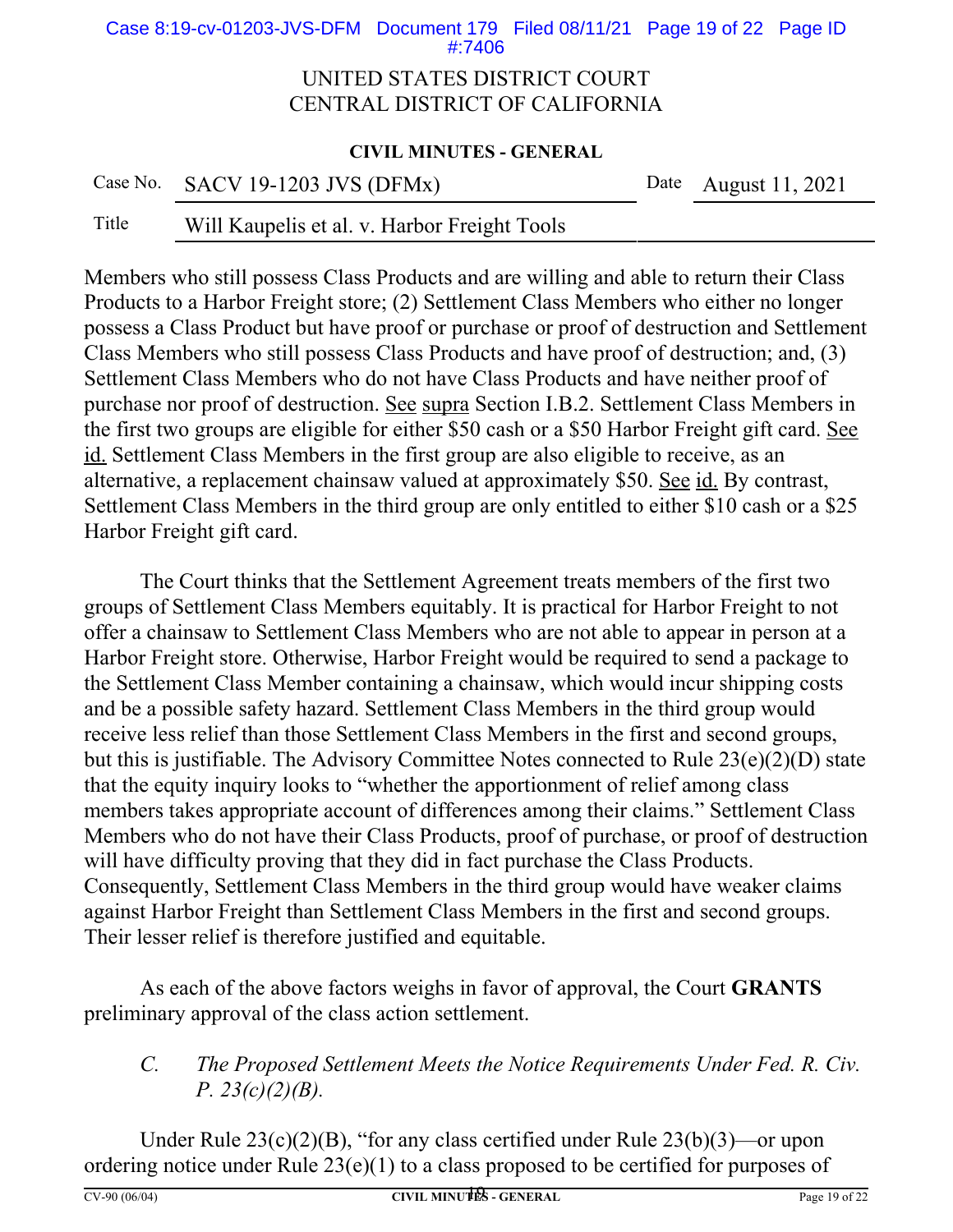Case 8:19-cv-01203-JVS-DFM Document 179 Filed 08/11/21 Page 20 of 22 Page ID #:7407

### UNITED STATES DISTRICT COURT CENTRAL DISTRICT OF CALIFORNIA

#### **CIVIL MINUTES - GENERAL**

|       | Case No. SACV 19-1203 JVS (DFMx)             | Date August 11, 2021 |
|-------|----------------------------------------------|----------------------|
| Title | Will Kaupelis et al. v. Harbor Freight Tools |                      |

settlement under Rule 23(b)(3)—the court must direct to class members the best notice that is practicable under the circumstances, including individual notice to all members who can be identified through reasonable effort." Fed. R. Civ. P. 23(c)(2)(B). Rule  $23(c)(2)(B)$  further states that the notice may be made by one of the following: United States mail, electronic means, or another type of appropriate means. Id. "The notice must clearly and concisely state in plain, easily understood language: (i) the nature of the action; (ii) the definition of the class certified; (iii) the class claims, issues, or defenses; (iv) that a class member may enter an appearance through an attorney if the member so desires; (v) that the court will exclude from the class any member who requests exclusion; (vi) the time and manner for requesting exclusion; and (vii) the binding effect of a class judgment on members under Rule 23(c)(3)." Id.

The proposed judgment meets these notice requirements. Following a review of the submitted Notice, the Court concludes that it will include the substantive information that Rule 23(c)(3) requires. See supra Section I.B.6. The Parties intend to contact Settlement Class Members for whom Harbor Freight has contact information by both first-class mail and email. Wickersham Decl. ¶ 16. They will also conduct an online advertising campaign to inform Settlement Class Members about the Settlement Agreement. Id. The Court believes that this notice plan is the best notice that is practical under the circumstances. See Fed. R. Civ. P. 23(c)(2)(B).

Nevertheless, the Court has noted that there the Long-Form Notice has several differences from the Settlement Agreement, including 1) not specifying that objections be sent to RG2, Class Counsel, and Harbor Freight's counsel, 2) stating that all objections must include "Kaupelis v. Harbor Freight Tools USA, Inc., Case Number 8:19-cv-01203," and 3) requiring that the objection include the bar number of any counsel representing the objector. See Long-Form Notice at 5. The Court therefore **ORDERS** Plaintiffs to correct each of these errors in the Long-Form Notice so that it conforms with the Settlement Agreement. The Court also **ORDERS** Plaintiffs to include addresses for RG2, Class Counsel, and Harbor Freight's counsel in section of the Long-Form Notice pertaining to objections. The Court does not see a reason to require that all objectors enumerate the previous Settlements to which they have objected. Cf. supra Section I.B.7 (noting that the Settlement Agreement requires all objectors to provide "a list of all other objections submitted by the objector, or the objector's counsel, to any class action settlements submitted in any court in the United States in the previous five (5) years, including the full case name, the jurisdiction in which it was filed and the docket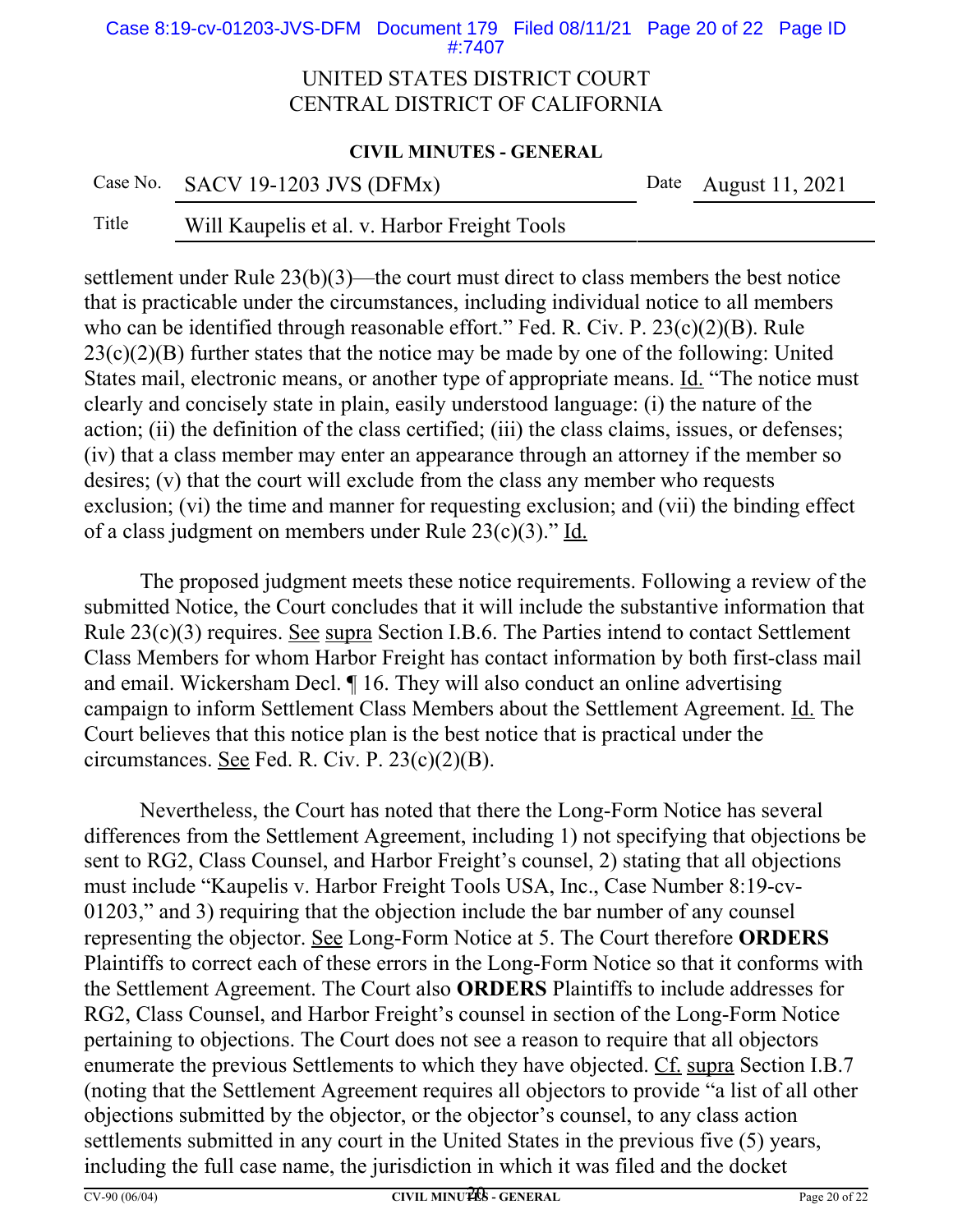Case 8:19-cv-01203-JVS-DFM Document 179 Filed 08/11/21 Page 21 of 22 Page ID #:7408

### UNITED STATES DISTRICT COURT CENTRAL DISTRICT OF CALIFORNIA

#### **CIVIL MINUTES - GENERAL**

|       | Case No. SACV 19-1203 JVS (DFMx)             | Date August 11, 2021 |
|-------|----------------------------------------------|----------------------|
| Title | Will Kaupelis et al. v. Harbor Freight Tools |                      |

number."). The Court **ORDERS** that the Parties eliminate this requirement and remove it from the Long-Form Notice.

The Parties propose that the deadline for submitting claims, objecting to the Settlement Agreement, and opting out of the Settlement Agreement be 45 days following the date of notice being distributed to the Settlement Class. See supra Sections I.B.2; Proposed Order, ECF No. 174-4, at 9-10. The Court considers this to be too little time. The Court **ORDERS** the Parties to provide the Settlement Class 75 days to object to the Settlement Agreement, opt out of the Settlement Agreement, or submit a claim. The Court **ORDERS** the Parties to make changes to the Long-Form Notice as are appropriate to reflect this change. The Court further **ORDERS** Plaintiffs to amend the Long-Form Notice to specify that individuals who intend to seek relief by bringing their Class Products to a Harbor Freight store will have until the Claim Deadline to make such an exchange.

Finally, the Court also notes that it will accept objections by mail. As such, the Court **ORDERS** Plaintiffs to change the information relating to requests for objection so that it directs Settlement Class Members to send objections to:

Class Action Clerk United States District Court for the Central District of California 411 West 4th Street Room 1053 Santa Ana, CA 92701-4516

### **IV. CONCLUSION**

For the foregoing reasons, the Court **GRANTS** the motion.

## **IT IS SO ORDERED.**